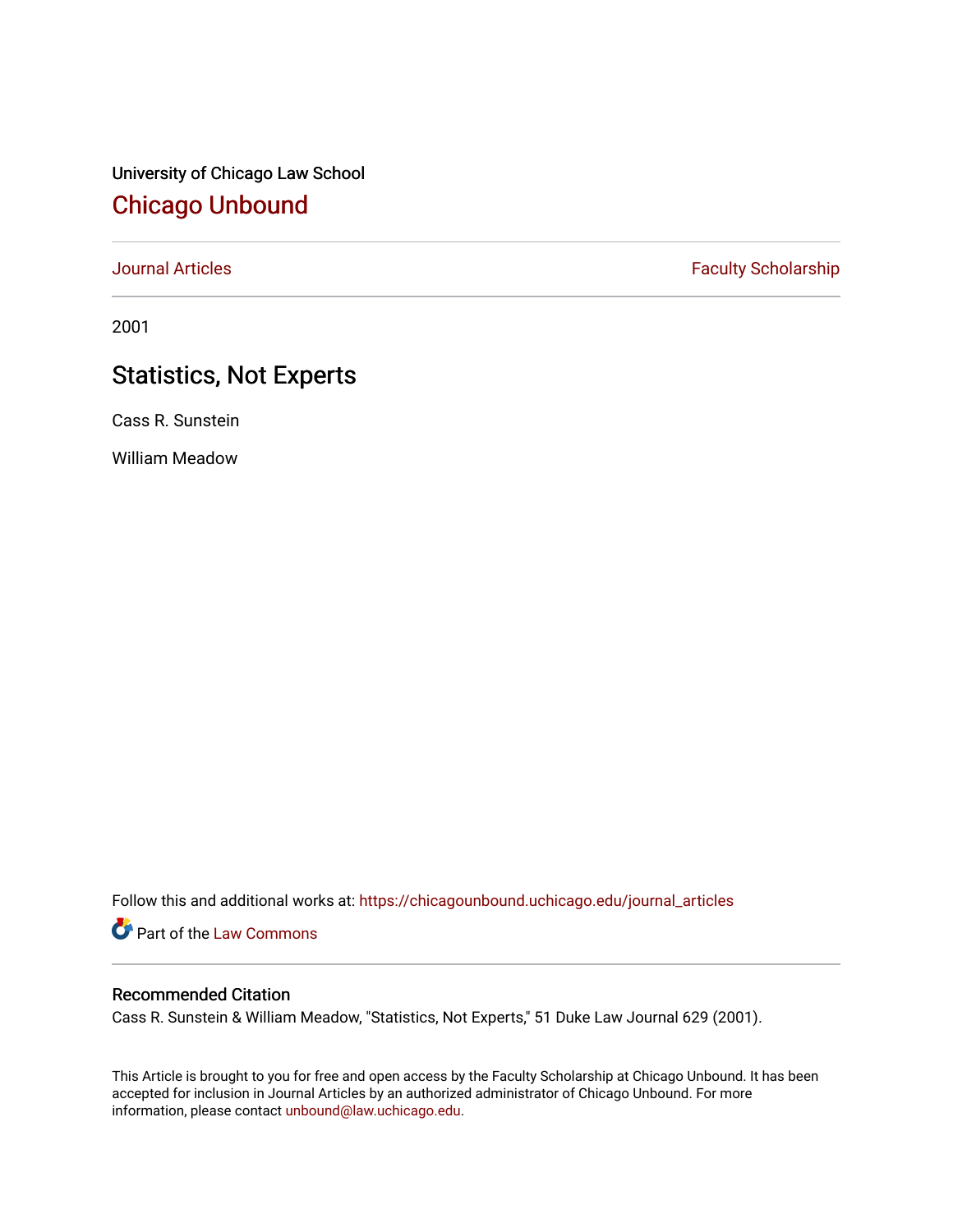## Essay

## **STATISTICS, NOT** EXPERTS

#### WILLIAM MEADOWt

#### CASS R. SUNSTEINTT

#### INTRODUCTION

Legal proceedings, both judicial and administrative, frequently raise questions about what people, including experts, ordinarily do.' If

Copyright © 2001 **by** William Meadow and Cass R. Sunstein.

We are grateful to Gertrud Fremling, James Heaton, Anup Malani, John Monahan. and Richard A. Posner for valuable comments on an earlier draft. Laura Warren provided excellent research assistance and valuable comments.

1. There is a dispute about the weight to be given to ordinary practice. Generally in negligence actions, custom is considered informative but not definitive. **RICHARD A. EPSTEIN, CASES AND MATERIALS** ON TORTS 201-42 (7th ed. 2000); PROSSER **AND KEETON** ON **THE** LAW OFTORTS **193,195** (W. Page Keeton ed., 5th ed. 1984) [hereinafter PROSSER AND KEETON]:

[E]vidence of the usual and customary conduct of others under similar circumstances is normally relevant and admissible, as an indication of what the community regards as proper.... [A]s a general rule, the fact that a thing is done in an unusual manner is merely evidence to be considered in determining negligence, and is not in itself con clusive.

For the classic case, see The **TJ.** Hooper, 60 F.2d 737,740 **(2d** Cir. **1932)** (holding that conformity to custom does not preclude a finding of negligence). *See also* Trimarco **v.** Klein, 436 N.E.2d 502, 506 (N.Y. 1982) (refusing to give custom in shower door installation conclusive weight).

In many jurisdictions, however, medical malpractice is an exception to the rule, and custom defines reasonable conduct EPSTEIN, *supra,* at 225 (identifying the role of custom in medical malpractice cases as "conclusive on the standard of medical care"); PROSSER AND KEETON, *supra,* at 189 ('T]he standard of conduct becomes one of 'good medical practice,' which is to say, what is customary and usual in the profession."); *see eg.,* Burgess v. Superior Court, 831 P2d 1197, 1206 (Cal. 1992) (holding that the legal standard of care required for doctors is the standard of practice required by their own profession); Cross v. Huttenlocher, 440 A.2d 952, 954 (Conn. **1981) ("A** physician is under a duty to his patient to exercise that degree of care, skill and diligence which physicians in the same general line of practice ordinarily pos-

Associate Professor, Pediatrics; Associate Director, Neonatology; Assistant Director, MacLean Center for Clinical Medical Ethics, University of Chicago.

Karl N. Llewellyn Distinguished Service Professor of Jurisprudence, Law School and Department of Political Science, University of Chicago.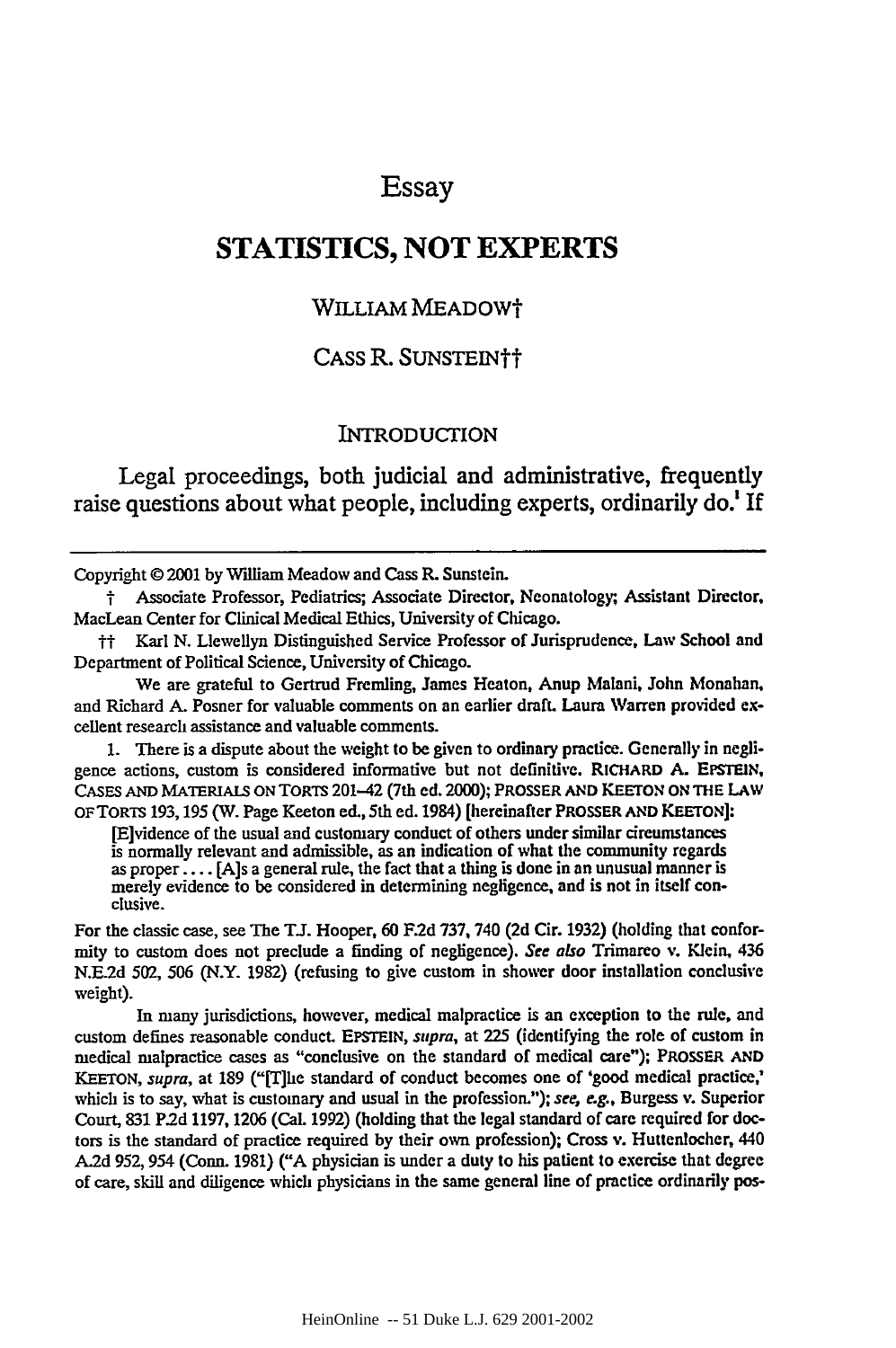a doctor is accused of negligence, for example, it is necessary to know about the customary practice of doctors.<sup>2</sup> Of course, negligence judgments depend, at least in part, on an assessment of ordinary practice.<sup>3</sup> But how is ordinary practice by professionals or others to be assessed?

In trials and on appeal, the basic answer is that the assessment comes via statements from expert witnesses who describe the ordinary practice.<sup>4</sup> There can be no doubt that experts know a great deal about topics on which ordinary people lack information. But experts, no less than other people, are subject to predictable biases.' Their judgments about risk are affected by the same heuristics and biases to

*2- See supra* note 1.

3. We build on existing law here, without intending to enter into debates about the extent to which law should simply incorporate, or improve upon, the existing standard of care. *See* **su**pra note 1; *see also, e.g.,* Advincula v. United Blood Servs., 678 N.E.2d 1009, 1027 (IlI. 1996) (suggesting that existing custom is not determinative); Roach v. Springfield Clinic, No. 73,394, 1992 Il. LEXIS 204, at \*33-\*36 (Ill. Dec. 4, 1992) (same); Darling v. Charleston Cmty. Mem'l Hosp., 211 N.E.2d 253, 257 (Il. 1965) (same). On any view, the customary practice is relevant, and that is sufficient for our purposes here.

*4. See supra* note 1.

5. See Hillel Einhorn, *Expert Judgment: Some Necessary Conditions and an Example*, in JUDGMENT AND DECISION MAKING 324, 325 (Terry Connolly et al. eds., 2d ed. 2000) (discussing the decisional factors and biases of expert judgment); David Faust & Jay Ziskin, *The Expert Witness in Psychology and Psychiatry, in* JUDGMENT AND DECISION **MAKING,** *supra,* at 336, 341-44 (discussing factors that limit clinical judgments); Gary Gaeth & James Shanteau, *Reducing the Influence of Irrelevant Information on Experienced Decision Makers, in JUDGMENT* **AND** DECISION MAKING, *supra,* at 305, 306-16 (outlining empirical evidence of experts' use of irrelevant information in decisionmaking); Amos Tversky & Daniel Kahneman, *Judgment* **Un***der Uncertainty: Heuristics and Biases, in* JUDGMENT UNDER UNCERTAINTY: HEURISTICS **AND** BIASES 3, 18 (Daniel Kahneman et al. eds., 1982) (presenting the intuitive bias of statistical experts).

sess and exercise in similar cases."); Spensieri v. Lasky, 723 N.E.2d 544, 548 (N.Y. 1999) (stating that a physician will usually be insulated from tort liability where there is evidence that he or she conformed to accepted community standards of practice); Toth v. Cmty. Hosp., 239 N.E.2d 368, 372 (N.Y. 1968) ("The law generally permits the medical profession to establish its own standard of care."); MacPherson v. Ellis, 287 S.E.2d 892,896 (N.C. 1982) (holding that failure to adhere to customary practices of informed consent results in civil liability); Boone v. Fisher, No. 13-96-001-CV, 2000 Tex. App. LEXIS 4244, at \*4 (Tex. App. June 22, 2000) (stating that a trier of fact, when determining whether a doctor's actions were reasonable, must be advised of standard medical practice). *But cf* McNeill v. United States, 519 F. Supp. 283, 288 (D.S.C. 1981) (cautioning that customary medical treatment is not conclusive on the exercise of care); Vassos v. Roussalis, 625 P.2d 768, 772 (Wyo. 1981) ("[Tlhe skill, diligence, knowledge, means and methods are not those 'ordinarily' or 'generally' or 'customarily' exercised or applied, but are those that are 'reasonably' exercised or applied.").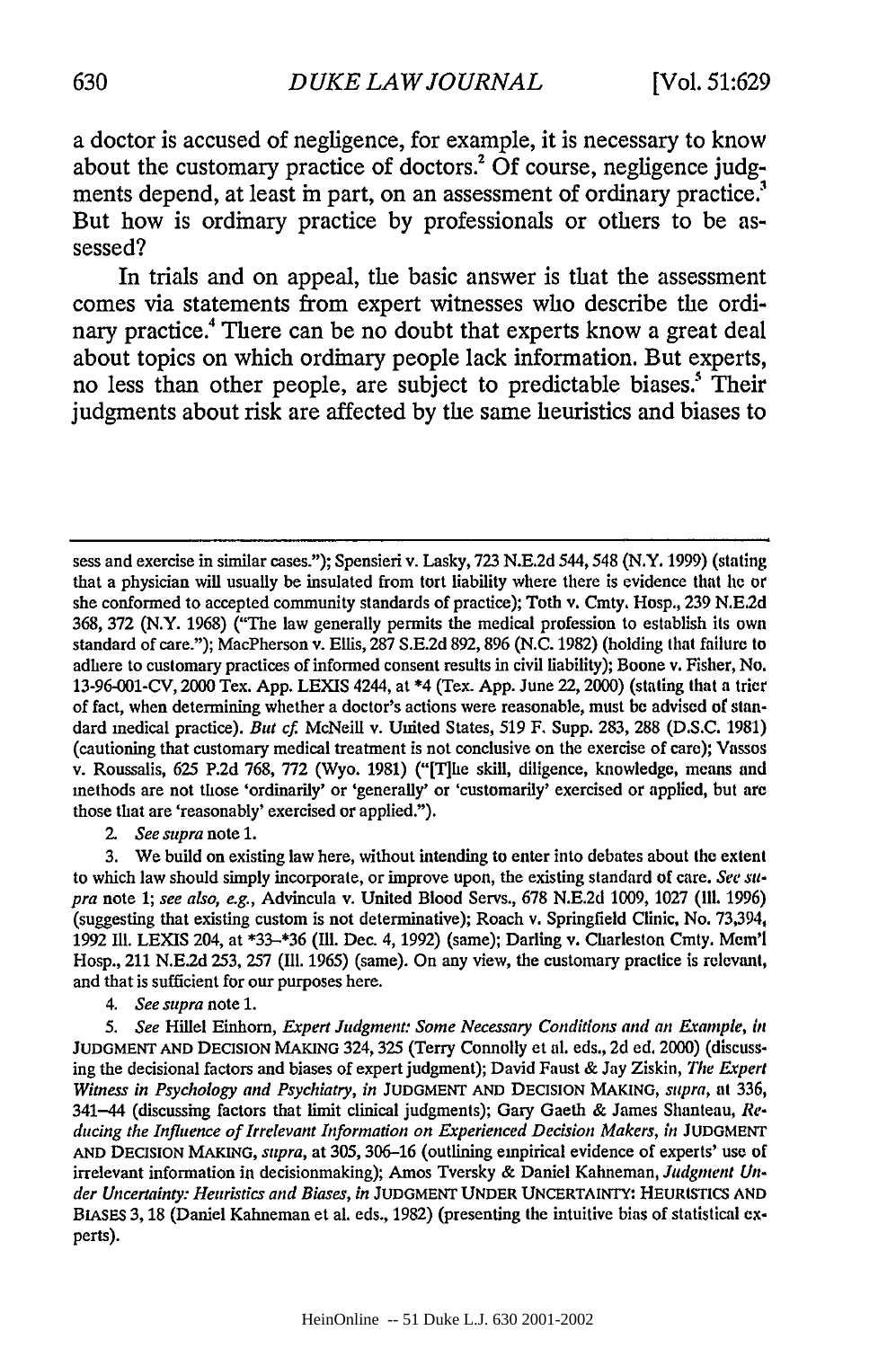which most people are subject, even if (and this is a disputed question) expertise tends to reduce the most serious errors.<sup>6</sup>

To correct the resulting problems, we offer a simple proposal: The legal system should rely, whenever it can and far more than it now does, on *statistical data* about doctors' performance rather than on the opinions of experts about doctors' performance. For the first time, it is becoming possible for law to rely on this evidence, for the simple reason that it is becoming increasingly available. If our argument is convincing in the medical context, it should apply in many other settings in which experts are asked to testify about negligence or deviations from ordinary practices. In many settings, the fallible opinions of isolated experts should be supplemented or replaced by statistical data. Those opinions should be seen as a kind of crude second-best, far inferior to the data that it approximates. A step toward reliance on such data would dramatically increase the sense and rationality of tort law, and perhaps other areas of law as well.

We are hopeful that the use of statistical data will simplify some of the central issues in litigation and reduce the role of strategic behavior in the litigation process. Battles between isolated experts will be easier to mediate when there is a large pool of evidence on which to draw. But .our larger claim is that by using statistical data, the legal system will reach far more accurate results. If the law is seeking to determine the standard of care, it should not depend on fallible memories and recollections of local experiences. It should draw instead on more global evidence of the kind that is increasingly available for use in court and elsewhere.<sup>7</sup>

*<sup>6.</sup> See* Chris Guthrie et al., *Inside the Judicial Mind, 86* CORNELL L REV. 777,781-811 (2001) (discussing errors in risk-related judgments **by** judges).

<sup>7.</sup> It should be clear that this Essay is intended as a contribution to the rapidly growing work in what is sometimes called behavioral law and economics. *See, e.g.,* Christine Jols **et** al, *A Behavioral Approach to Law and Economics, 50* **STAN.** L REV. 1471 (1998) (proposing that law and economics analysis can be improved **by** increased attention to patterns of actual human behavior). Our proposal also is in line with recent work on the general value of using social science in law. For a valuable discussion of the increased use of social science evidence in law, **see** generally Laurens Walker & John Monahan, *Social Frameworks: A Ness, Use of Social Science in Law,* 73 VA. L. REV. 559 (1987).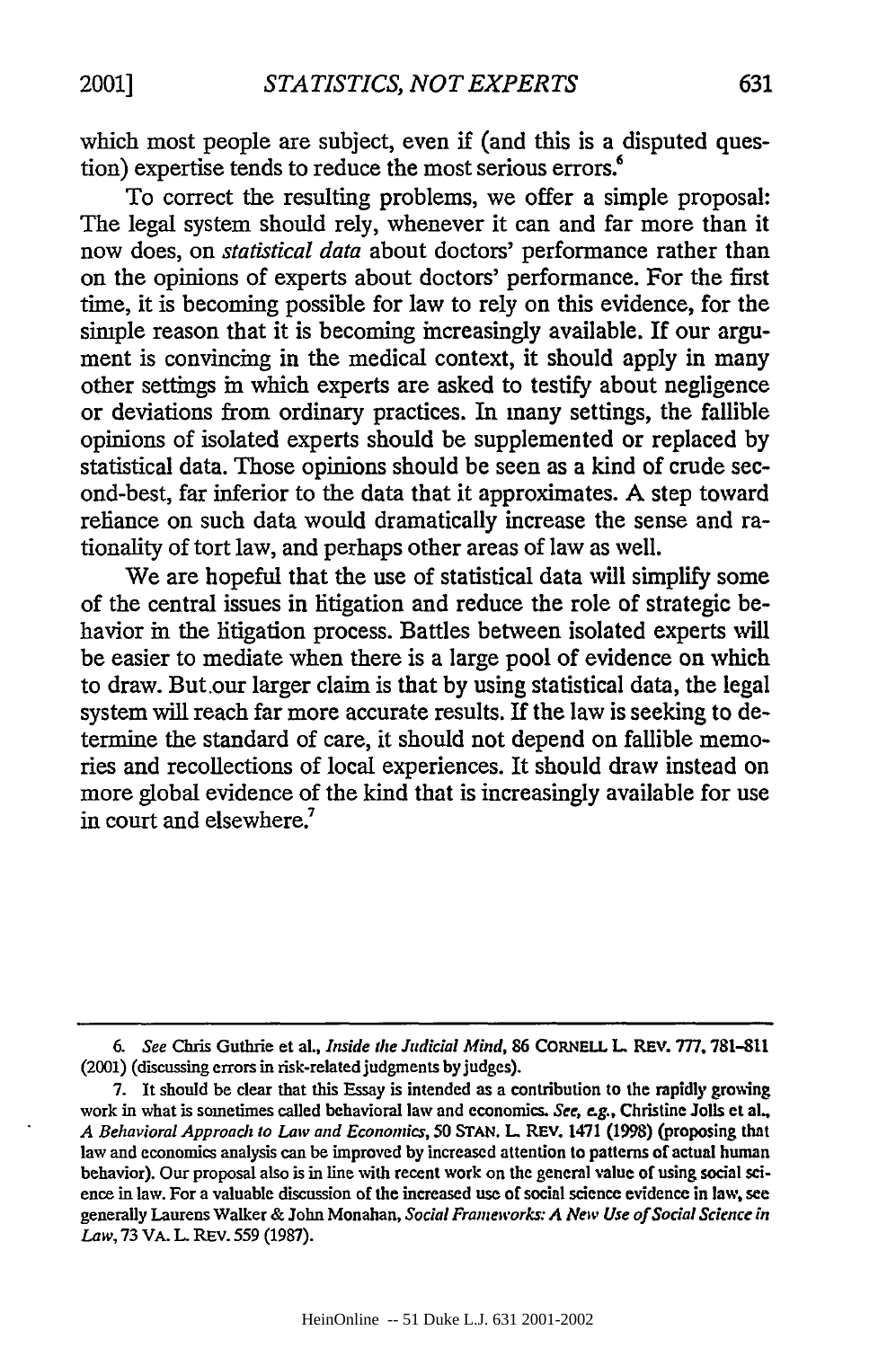#### I. EXCESSIVE OPTIMISM ABOUT RISKS

#### *A. In General*

It is now well known that most normal people tend to be "risk optimists," in the particular sense that they believe themselves to be relatively insulated from risks that are faced **by** others who are similarly situated.<sup>8</sup> This is one of the most robust findings in cognitive psychology. For example, ninety percent of drivers believe that they are safer than most drivers and less likely to be involved in a serious accident.<sup>9</sup> Most people believe that they are distinctly unlikely to be subject to various risks, such as cancer, heart disease, and divorce.<sup>10</sup> In some important domains, people appear not only to believe themselves less likely than others to fall prey to certain risks, but also to underestimate the actual risk to which they are subject.<sup>"</sup> With respect to automobile accidents, people believe that the danger they face is less than it is as a matter of statistical fact.<sup>12</sup> Smokers appear to know

W. Kip Viscusi, in his article Using Warnings to Extend the Boundaries of *Consumer* Sovereignty, **23** HARV. **J.L. & PUB. POL'Y 211** (2000), offers an intriguing qualification, suggesting that although people might believe that they are less subject to certain risks than most other people, they also might have a statistically accurate understanding of the risks to which they are subject. Id. at 227. In other words, they might believe that they are less likely to have a car accident than most people, but also have an accurate sense of the lifetime risk that they will die in a car crash (say, **1** in 1000). Id. Viscusi offers evidence to support this hypothesis. *Id.* at 216-17 (describing evidence of accurate risk assessments of workers). **But** see John Ayanian **&** Paul Cleary, Perceived Risks of Heart Disease and Cancer Among Cigarette Smokers, 281 **JAMA 1019,** 1020-21 (1999) (suggesting an underestimate of the actual risk for smokers); Jolls, supra, at **291** (same in the context of car accidents). In any event, resolving this debate is not necessary for our purposes. The very possibility of expert error and overoptimism, confirmed by the studies described in this Essay, is enough to justify reliance on statistics rather than on isolated experts.

**9. SHELLEY** E. TAYLOR, POSrIVE ILLUSIONS **10-11** (1989).

**10.** Weinstein, supra note 8, at 810.

**11.** See Jolls, supra note 8, at **291** ("[P]eople [underestimate] their own probability as opposed to overestimating the average person's probability.").

12. See Richard Arnould & Henry Grabowski, Auto Safety Regulation: An Analysis of Market Failure, 12 BELL J. ECON. 27, 34-35 (1981) (discussing excessive optimism about the risk of automobile accidents); Colin Camerer & Howard Kunreuther, Decision Processes for Low Probability Events: Policy Implications, 8 J. POL'Y ANALYSIS & MGMT. 565, 566-67 (1989) (same).

<sup>8.</sup> Christine Jolls, Behavioral Economic Analysis of Redistributive Legal Rules, in BEHAVIORAL LAW **AND** ECONOMICS 288, 290-92 (Cass R. Sunstein ed., 2000) (discussing excessive optimism); Neil D. Weinstein, Unrealistic Optimism About Future Life Events, 39 **J.** PERSONALITY **&** SOC. PSYCHOL. 806,807-12 (1980) (discussing individuals' tendency to believe themselves to be less vulnerable than other people to adverse events).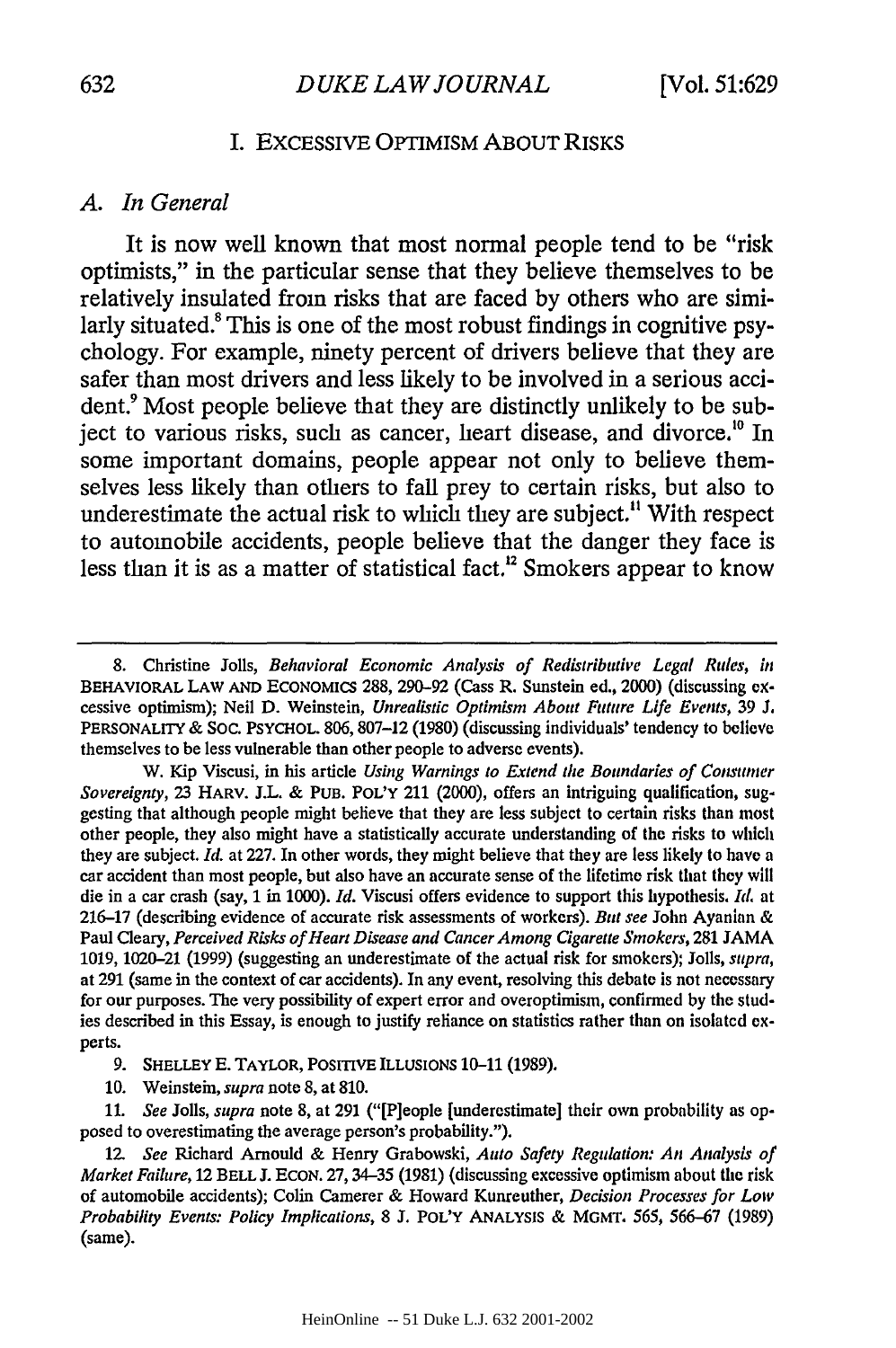the statistical risks of smoking, $13$  but they believe that they are less likely than most smokers to fall victim to the various risks.<sup>14</sup> Iu one study, less than half of smokers surveyed believed that they had a higher-than-average risk of cancer or cardiovascular disease; indeed, most heavy smokers (at least forty cigarettes per day) believed that they were not at any increased risk.<sup>15</sup> Only one group of people does not show a tendency to excessive optimism: the clinically depressed.<sup>16</sup>

It would be natural to infer that unrealistic optimism, in many cases, is adaptive. Though such optimism may cause false predictions of outcomes, an optimistic attitude may increase the probability of a good outcome and otherwise create hedonic benefits." This may be particularly true in the medical context; perhaps an excessively optimistic doctor is more likely to get good results. **If** so, optimism is well adapted to the social role of a doctor. It also might be thought that some social settings work against optimistic bias. In markets, for example, entrepreneurs might have an incentive toward realism, especially because market pressures—it might be expected—would punisli and drive out those who are unrealistically optimistic. But even if markets move people toward realism, entrepreneurs, no less than anyone else, have been shown to suffer from unrealistic optimism." It is noteworthy that expert witnesses are not disciplined by ordinary market pressures.<sup>19</sup> If experts err, they might even help their clients,

19. In this respect, experts are like juries, which also lack ordinary market discipline. Of course there is something of a market for expert witnesses, so that people will lack credibility, and opportunities to be witnesses, if they are systematically (shown to be) wrong. But it would be heroic to suggest that these pressures ensure accuracy from experts.

<sup>13.</sup> *See* W. KIP ViSCuSi, SMOKING 4 (1992) (showing substantial awareness among individuals of the statistical risks of smoking).

<sup>14.</sup> Ayanian **&** Cleary, *supra* note **8,** at 1020-21.

**<sup>15.</sup>** *Id.*

**<sup>16.</sup>** TAYLOR, *supra* note **9,** at **212-15, 226** (noting the lack of excessive optimism among depressed people); Peter Lewinsohn et al., *Social Competence and Depression,* **89** *J.* ABNORMAL PSYCHOL. **203,207-08,210-11 (1980)** (same).

**<sup>17.</sup>** This is the thesis of TAYLOR, *supra* note **9.** For a discussion of optimism and **self**fulfilling prophecies, see NICHOLAS CHRISTAKIS, DEATH FORETOLD: PROPHECY **AND PROGNOSIS** IN MEDICAL CARE **135-62** (1999) (evaluating the role of self-fulfilling prophecies in medicine). There are analogies in the domain of athletics. Consider the comments of basketball coach Lenny Wilkins: "The shooter should think the shot's going in. Everyone else should be thinking he's going to miss." Phil Jasner, *Sixers Find the Road Better Than Home*, PHILA. DAILY NEws, Dec. **30,2000, LEXIS,** Phila. Daily News File.

*<sup>1&</sup>amp; See* **KENNETH** R\_ **MACCRIMMON & DONALD A. WEHRUNG, TAKING RIsKs 7, 260** (1986) (discussing the optimism of entrepreneurs); Daniel Kahneman & Dan Lovallo, *Timid Choices and Bold Forecasts: A Cognitive Perspective on Risk Taking, 39 MGMT. SCI. 17, 27-28* (1993) (same).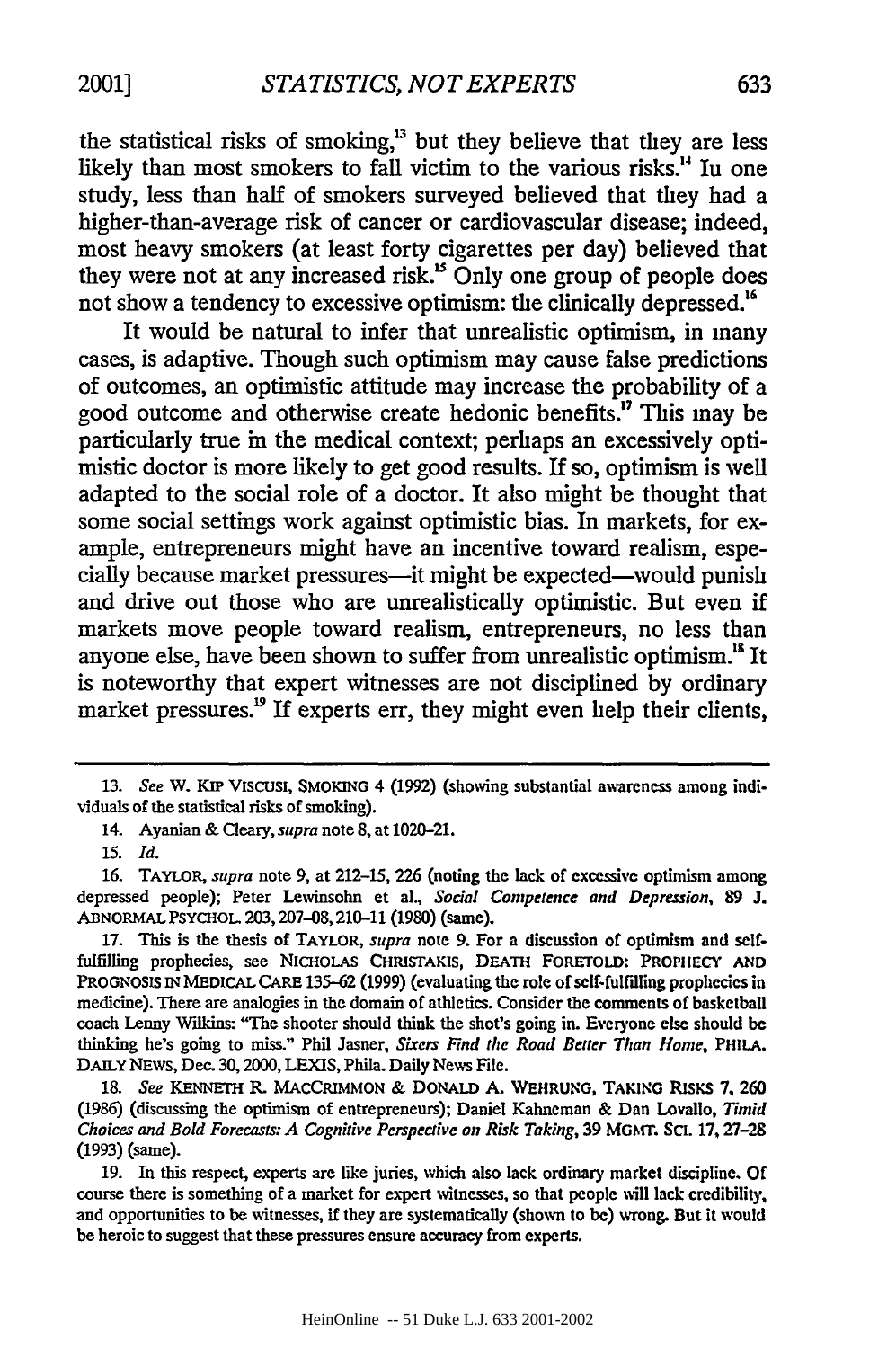and hence excessive optimism might well be favored, rather than disfavored, by whatever market pressures exist in this domain.

## *B. Optimism and Pessimism in Clinical Practice*

It seems reasonable to speculate that those with specialized knowledge are far less prone to optimistic bias and to other motivational and cognitive errors. Unfortunately, this appears not to be the case. It has been found almost universally that physicians, no less than other people, are prone to make cognitive mistakes and indeed have a substantial tendency to err in predicting outcomes.<sup>20</sup> "Virtually all" of the existing studies of physicians "have documented frequent and large errors in predictions."<sup>21</sup> No study finds a high level of accuracy. The errors tend in a particular direction: "physicians are prone to an optimistic bias."<sup>22</sup>

As an example, consider a study published in 1972 that showed that in making predictions about the length of survival for cancer patients, only 47% of the physicians provided prognoses that were even roughly accurate and that 80-90% of the mistakes were excessively optimistic.2 A subsequent study published in 1987 found overestimates of survival time in 88% of the cases, by roughly a factor of three.<sup>24</sup> A recent, large-scale study found inaccurate predictions in 80% of cases, with 63% of these showing overestimates." Interestingly, patient characteristics (age, race, sex, illness duration) were not correlated with inaccurate, optimistic estimates, but one factor was:

<sup>20.</sup> For a general discussion of this finding, see CHRISTAKIS, *supra* note 17, at 66-71 (describing studies that conclude that physicians tend to substantially overestimate survival); on doctors and patients, see Donald Redelmeier et al., *Understanding Patients' Decisions,* 270 JAMA 72,72-76 (1993) (encouraging physicians to recognize that patients often make irrational medical decisions and that it is physicians' role to identify pitfalls in reasoning).

<sup>21.</sup> CHRISTAKIS, *supra* note 17, at 66.

<sup>22.</sup> *Id.*

<sup>23.</sup> *Id.* (describing C. Murray Parkes, *Accuracy of Predictions of Survival in Later Stages of Cancer,* **BRIT. MED.** J., Vol. 2, 1972, at 29,29-31 which examined London physicians' prognoses for 168 cancer patients, where the prognostic accuracy was defined as no more than twice and no less than half the actual duration of survival).

<sup>24.</sup> *Id.* at 66-67 (describing Louis H. Heyse-Moore & V.E. Johnson-Bell, *Can Doctors Accurately Predict the Life Expectancy of Patients with Terminal Cancer?,* 1 PALLIATIVE MED. 165, 165-66 (1987), which found that physicians' predicted survival rates for terminal cancer patients averaged eight weeks, compared to an observed average survival rate of two weeks).

*<sup>25.</sup> Id.* at 67,201-08 (discussing Nicholas A. Christakis & Elizabeth B. Lamont, The Extent and Determinants of Error in Physicians' Prognoses for Terminally Ill Patients (unpublished manuscript) and comparing the mortality predictions of physicians for 504 Chicago patients admitted during 1996 to observed outcomes).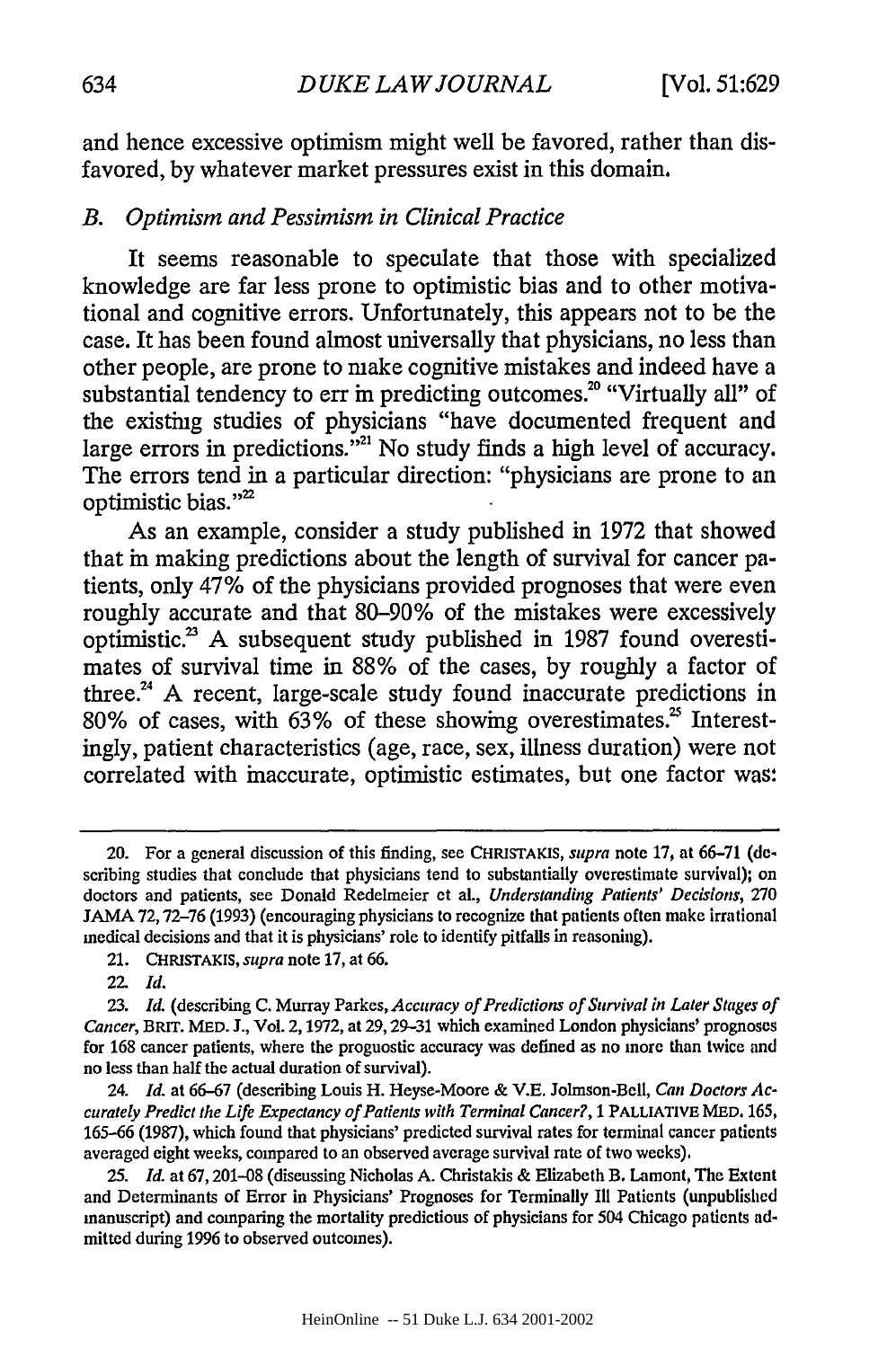"the better the doctor knew the patient-as measured, for example, by the length and intensity of their contact—the more likely the doctor was to err in the prognosis, most frequently **by** overestimating survival."<sup>26</sup> The overall picture is that in cases involving cancer patients, physicians accurately predict survival only **10-30%** of the time, and the rest of the time they overestimate survival **by** a factor of two to five. $27$ 

**All** of this is **highly** suggestive but not decisive with respect to the particular point that we mean to urge here: that experts make erroneous judgments about the ordinary standard of medical care, and that they tend to err in a particular direction. Because expert witnesses in medical malpractice cases typically are doctors, it would be plausible to think that their general tendency toward optimism with their patients would affect their testimony as experts, causing them to overstate systematically the efficiency and effectiveness of ordinary practice. At the same time, it also would be possible to imagine that (a) doctors' predictions about their patients' prospects are systematically overoptimistic, but **(b)** doctors have an accurate sense of what is ordinarily done **by** themselves and other doctors. If there is no systematic error with respect to **(b),** there would be little need to substitute statistical data for the expert testimony of doctors. We now offer the first real evidence in the legal literature on the central question, showing that medical experts systematically  $err<sup>28</sup>$ .

28. In a separate phenomenon, physicians are sometimes informally accused of deliberately offering excessively optimistic or pessimistic prognoses in their clinical practices. Both of these behaviors are understandable in context. Excessively pessimistic prognoses, commonly referred to as "hanging crepe," usually accompany discussions of procedures with particularly problematic outcomes (e.g., surgery for aortic aneurisms, carotid cndarterectomies, cardiopulmonary resuscitation of twenty-three-week-gestation infants). Mark Siegler, *Pascal's Wager and the Hanging of Crepe,* 293 NEW ENG. 3. MED. 853, 853-57 (1975). In these cases, the underlying idea is that the patients should be fully prepared for the statistically expected result (a poor outcome or even death), and that in the unlikely, but possible, event of a good outcome, both physician and patient alike will be pleasantly surprised. *Id.* at 853-54. If patients are prone to optimistic bias, excessively pessimistic prognoses might even be justified as a possible corrective. There also are well-recognized examples of what appears to be excessive clinical optimism. Endof-life prognostications are notoriously "optimistic" in that the time to death is commonly overestimated. Nicholas A. Christakis & Elizabeth B. Lamont, *Ertent and Determinants of Error in Doctors' Prognoses in Terminally III Patients:* Prospective Cohort Study, **320** BRIT. MED. **.** 469, 472 (2000). This error also is understandable in context-to the extent that there is any element of "self-fulfilling prophesy" in these situations, physicians may wish their patients to benefit from this effect.

<sup>26.</sup> *Id.* at 67.

<sup>27.</sup> *ld.* at **68.**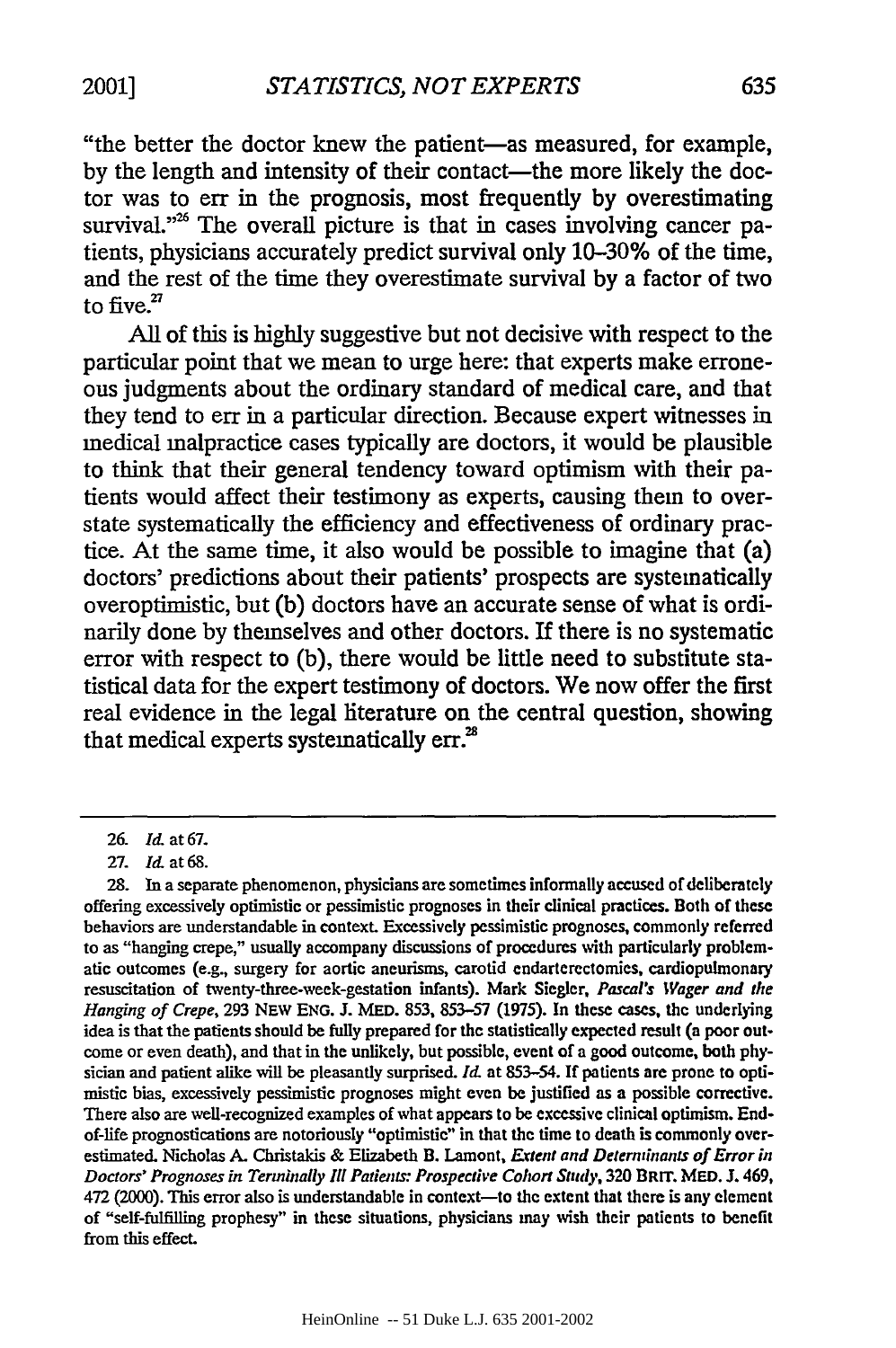#### II. STANDARD OF CARE: EXPERTS VERSUS DATA

#### *A. Bacterial Meningitis*

Consider the problem of bacterial memingitis in children.<sup>29</sup> For the purposes of the current discussion, it is necessary to know only three things about this disease and its treatment. Bacterial meningitis is an infection of the brain; it (usually) can be treated with antibiotics; and, as a general rule, the sooner the antibiotics are administered, the better the outcome will be.<sup>30</sup>

In medical malpractice cases, the question often arises whether treatment of a particular child was unduly "delayed,"<sup>31</sup> because delay can cause serious harm.<sup>32</sup> Of course a key issue is how a legal decisionmaker would know what kind of delay counts as "undue." For

29. Some of the data here is discussed for a nonlegal audience and from a very different angle in William Meadow et al., Ought *"Standard Care" Be the "Standard of Care"? A Study of the Time to Administration of Antibiotics in Children with Meningitis, 147 AM. J. DISEASES* CHILD. 40, 40-44 (1993) (concluding that "standard of care" is highly subjective and should be defined by data analysis rather than expert opinion).

30. Acute bacterial meningitis is one of the most life-threatening diseases of childhood and constitutes a medical emergency. 2 EMERGENCY MEDICINE: CONCEPTS **AND** CLINICAL PRACTICE 1213 (Peter Rosen ed., 4th ed. 1998). Death may occur within minutes to hours unless rapid diagnoses are made and appropriate antibiotics are administered immediately. ROSCOE N. GRAY & LOUISE **J.** GORDY, ATTORNEYS' TExTBOOK OF **MEDICINE** § 33.62(la) (Lois L. Caswell et al. eds., 3d ed. 1992). "Some of the immediate complications of bacterial meningitis include coma with loss of protective airway reflexes, seizures, cerebral edema, vasomotor collapse, disseminated intravascular coagulation, respiratory arrest, dehydration, pericardial effusion, and death." 3 EMERGENCY MEDICINE, *supra,* at 2202.

31. *See, e.g.,* N. Trust Co. v. Louis A. Weiss Mem'l Hosp., 493 N.E.2d 6,12 **(I11.** App. 1986) (holding that "evidence which shows **...** that negligent delay in diagnosis or treatment... lessened the effectiveness of treatment is sufficient to establish proximate cause" in medical malpractice cases).

32. There is a presumed correlation between the duration of symptoms before administration of antibiotics and the likelihood of subsequent permanent brain damage. The appropriate time scale (not minutes, perhaps hours, certainly days) to evaluate these time intervals is best addressed in Michael Radetsky, *Duration of Symptoms and Outcome in Bacterial Meningitis,* 11 PEDIATRIC INFECTIOUS DISEASE J. 694, 694-98 (1992). *See also* Meadow et al., *supra* note 29, at 43 (discussing how this presumed correlation breaks down when it is considered along the time scale of minutes).

Both of these conditions are simply tangential to the claims made here. We are suggesting that expert descriptions of actual practice, not the discussions that accompany these practices, are often inaccurate, and predictably so. Practitioners may or may not be well motivated in their attempts to exaggerate outcomes in order to convince their patients of the desirability of a particular course of action ex ante. This may or may not be a good thing to do. But it is irrelevant to expert testimony. Our purpose here is to minimize the possibility that, when charged with describing the actual spectrum of clinical care, experts exaggerate their descriptions ex post.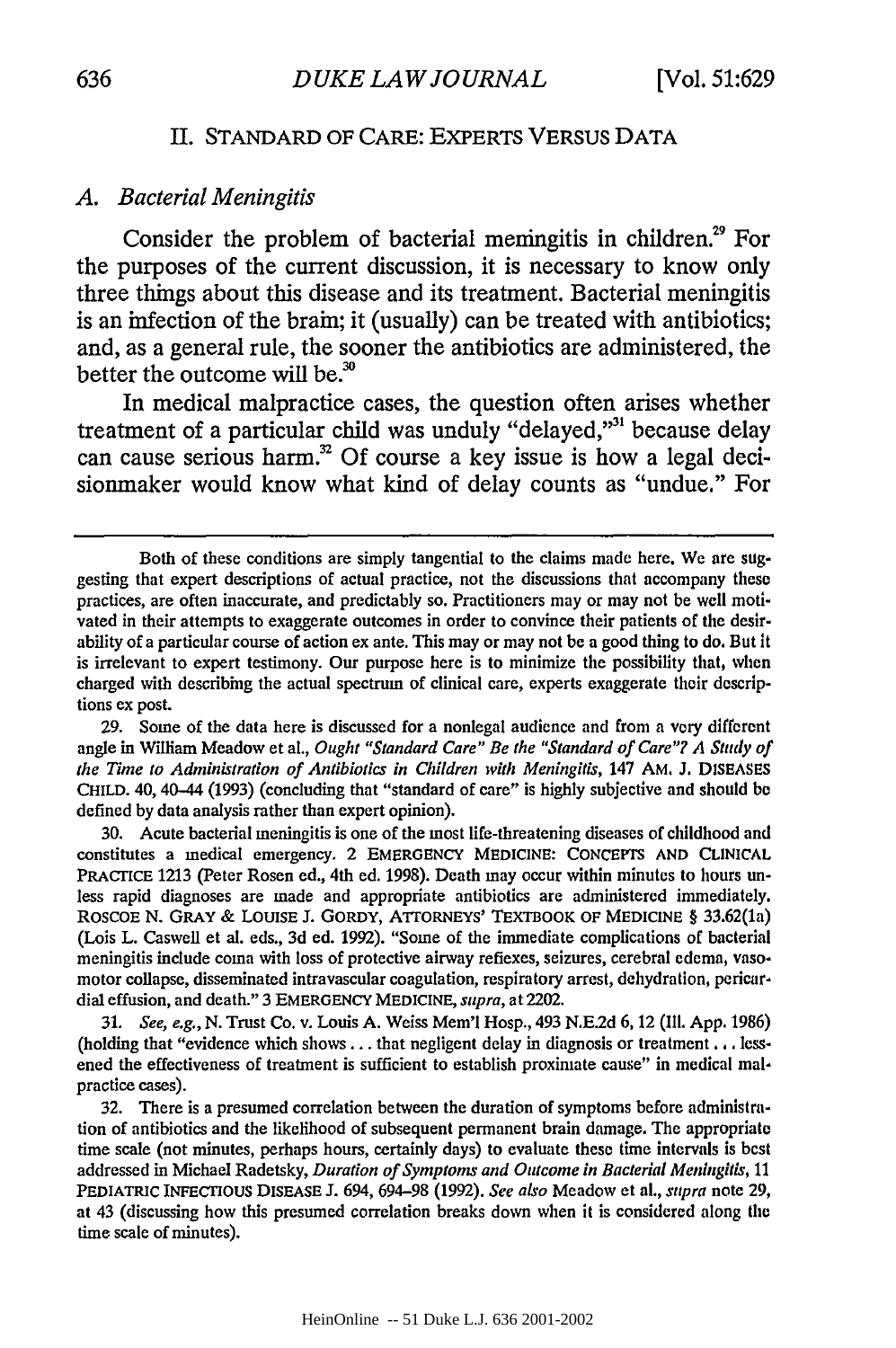obvious reasons, juries are assumed to be ignorant of the general medical facts in such cases, and consequently are instructed to rely on the testimony of expert witnesses. The instruction that jurors should rely on expert opinions for their knowledge about the standard of medical care answers one question, but it raises another-on what should the experts themselves rely?

In the traditional formulation, experts are instructed to rely on their personal "knowledge and training." For the reasons stated, however, such admonitions raise many problems. In the context of bacterial meningitis, for example, it would be reasonable to predict that experts would tend to be excessively optimistic-that their recollections of the amount of time that elapsed before antibiotics were initiated in children with meningitis would be tilted toward shorter durations than actually occurred. And if this is the case, these experts, relying on their "knowledge and training," will provide inaccurate accounts of behavior.

We attempted to test this hypothesis by surveying doctors about their experiences in cases of childhood meningitis and comparing these survey responses to detailed descriptions of physicians' behaviors in actual cases of meningitis.<sup>33</sup> We began by identifying doctors with expertise in the two most relevant subspecialties of pediatrics, pediatric emergency room medicine (ER) and pediatric infectious diseases (ID). These are the fields from which potential experts most likely would be drawn to testify in lawsuits about deviations from the standard of care in meningitis cases. We presented these doctors with a questionnaire about a child who was brought to the emergency room with symptoms suggestive of bacterial meningitis. We asked how long, in their opinion, it would take to administer antibiotics in

**33.** Physicians were surveyed using an anonymous, voluntary questionnaire distributed at the national meeting of the Society for Pediatric Research in 1990. The respondents were identified only **by** specialty: general pediatrics, pediatric infectious diseases, pediatric emergency room medicine, or other. Respondents also indicated their year of graduation from medical school, the city in which they worked, and the type of hospital in which they worked (children's hospital, university hospital, "community" hospital, or other). Twenty-three respondents identified themselves as pediatric infectious disease specialists and fifty-four identified themselves as pediatric emergency room specialists. The questionnaire presented the scenario of a child presenting to their emergency room with symptoms consistent with bacterial meningitis. Two related questions were asked: 1) "What do you think is the median time which elapses between the presentation of such a patient to the emergency room and the administration of intravenous antibiotics?"; and 2) "What length of time **-** from initial presentation to the ER. until I.V. antibiotic administration - would encompass 95% of all such cases; i.e. of all such patients presenting to the E.R., what time would demarcate the point where 95% of children have received IV. antibiotics?" William Meadow, Questionnaire, 1990 (on file with the **Duke** Law Journal).

2001]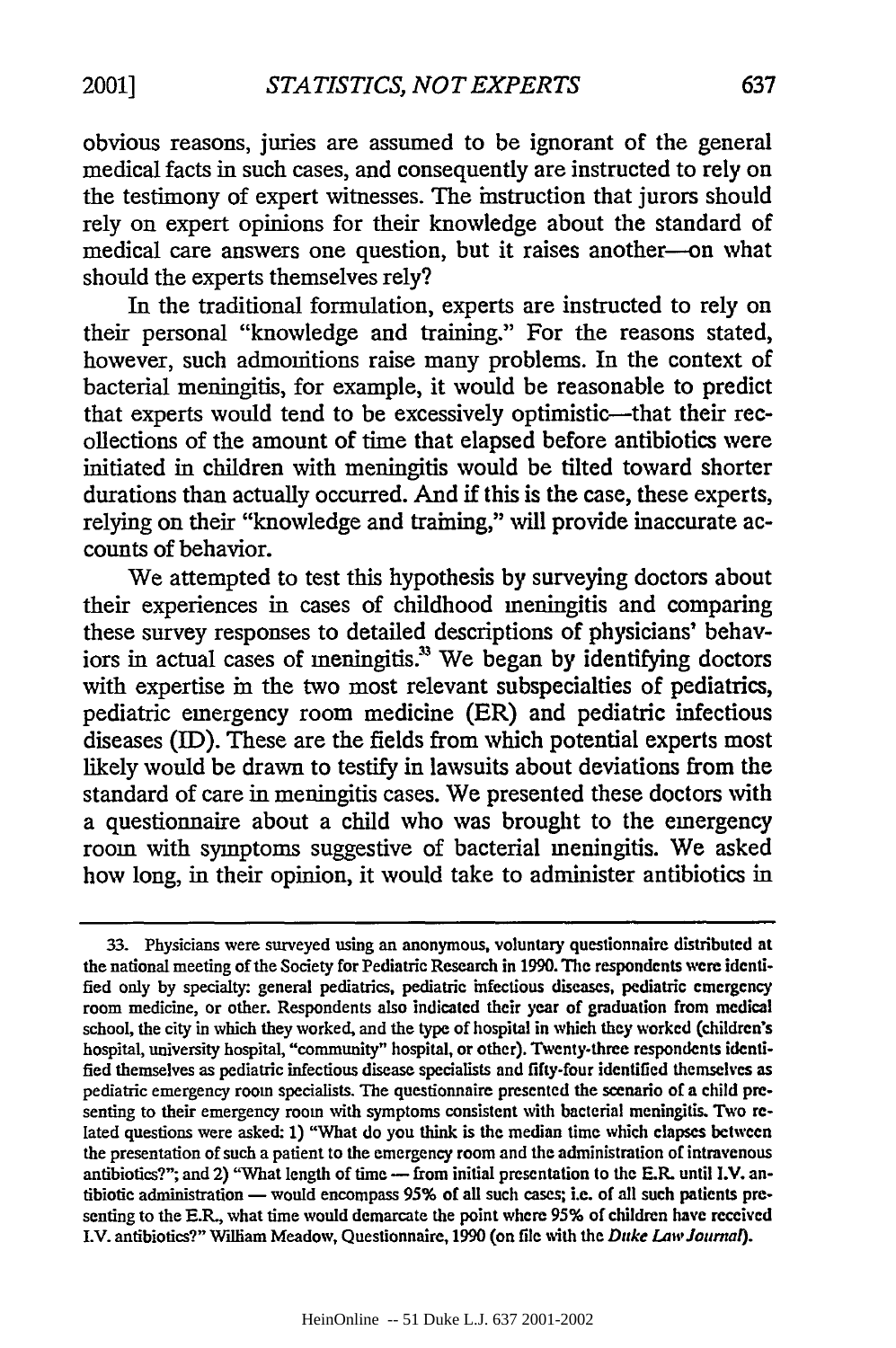such cases in their own hospitals. We then compared the responses of these doctors to the actual time to antibiotic administration (ABTIME) observed in ninety-three children treated at two large university-associated pediatric centers in Chicago.

We found, as we had hypothesized, that the recollections of the potential expert witnesses were wrong. Moreover, they were wrong in the anticipated direction—that is, biased in favor of the response that, in retrospect, would be desired (in this case, toward a shorter ABTIME). The median estimate of the fifty-four ER specialists was 46 minutes; the median estimate of the twenty-three ID specialists was **80** minutes. **By** contrast, the median **ABTIME** of ninety-three actual cases at the two university centers was 120 minutes, significantly longer than the estimates of either of the sub-specialty groups.<sup>34</sup> When we reviewed the medical literature in an attempt to extend these observations beyond Chicago, we found two hundred reported cases of children with meningitis from hospitals in South Carolina" and California. 6 These two hundred cases had a median **ABTIME** (114-126 minutes) comparable to the ninety-three Chicago cases, and longer than the estimates of either of the two sub-specialties. $37$ 

<sup>34.</sup> Patient data were compiled from both hospitals independently. ABTIME values were not normally distributed for either institution. Consequently, the comparison of ABTIME **be**tween hospitals was performed nonparametrically using the Mann-Whitney Rank Sum test. As no significant difference in ABTIME was noted comparing the two hospitals, data from all meningitis patients were combined for subsequent analyses. The responses of the ID vs. ER **ex**perts differed significantly from each other (median ER ABTIME  $=$  46 mins; median ID ABTIME = 80 mins;  $Z_t$  = 2.28;  $p$  = 0.023; ER vs. ID, Mann-Whitney Rank Sum Test), and both were significantly shorter than the actual median value of ABTIME (120 minutes) noted in our study population  $(H = 45.33, p < 0.001,$  Kruskal-Wallis Test;  $Z_t = 2.67, p < 0.008,$  ABTIME vs. ID ABTIME, Mann-Whitney Rank Sum Test; *Zt =* 6.60, *p* < 0.001, ABTIME *vs,* ER ABTIME, Mann-Whitney Rank Sum Test) (aggregate results on file with the *Duke Law Journal).*

<sup>35.</sup> Charles S. Bryan et al., *Promptness of Antibiotic Therapy in Acute Bacterial Meningitis,* 15 ANNALS EMERGENCY MED. 544,545 (1986).

<sup>36.</sup> David A. Talan et al., *Analysis of Emergency Department Management of Suspected Bacterial Meningitis,* 18 ANNALS EMERGENCY MED. 856,856 (1989).

<sup>37.</sup> The university hospitals in Chicago are representative of what might be thought of as a national norm for the best possible treatment situation for a child with meningitis. Necessary equipment (i.v. catheters, antibiotic solutions) and experienced personnel (triage nurses, emergency physicians) are immediately available for children with meningitis at academic medical centers. Some have expressed concerns that for many cases this is too high a bar. *See* Sydney S. Gellis, *"Standard Care" vs. "Standard of Care" in Administration of Antibiotics in Children with Meningitis,* PEDIATRIC NoTES, Feb. 18,1993, at 25:

Each infant or child presenting to an ER with possible meningitis is an individual problem and one which cannot be measured against others .... Timing will depend on the numbers of physicians available, numbers of critically ill patients being seen at the time, the availability of nursing help, [and] the presence of language barriers ....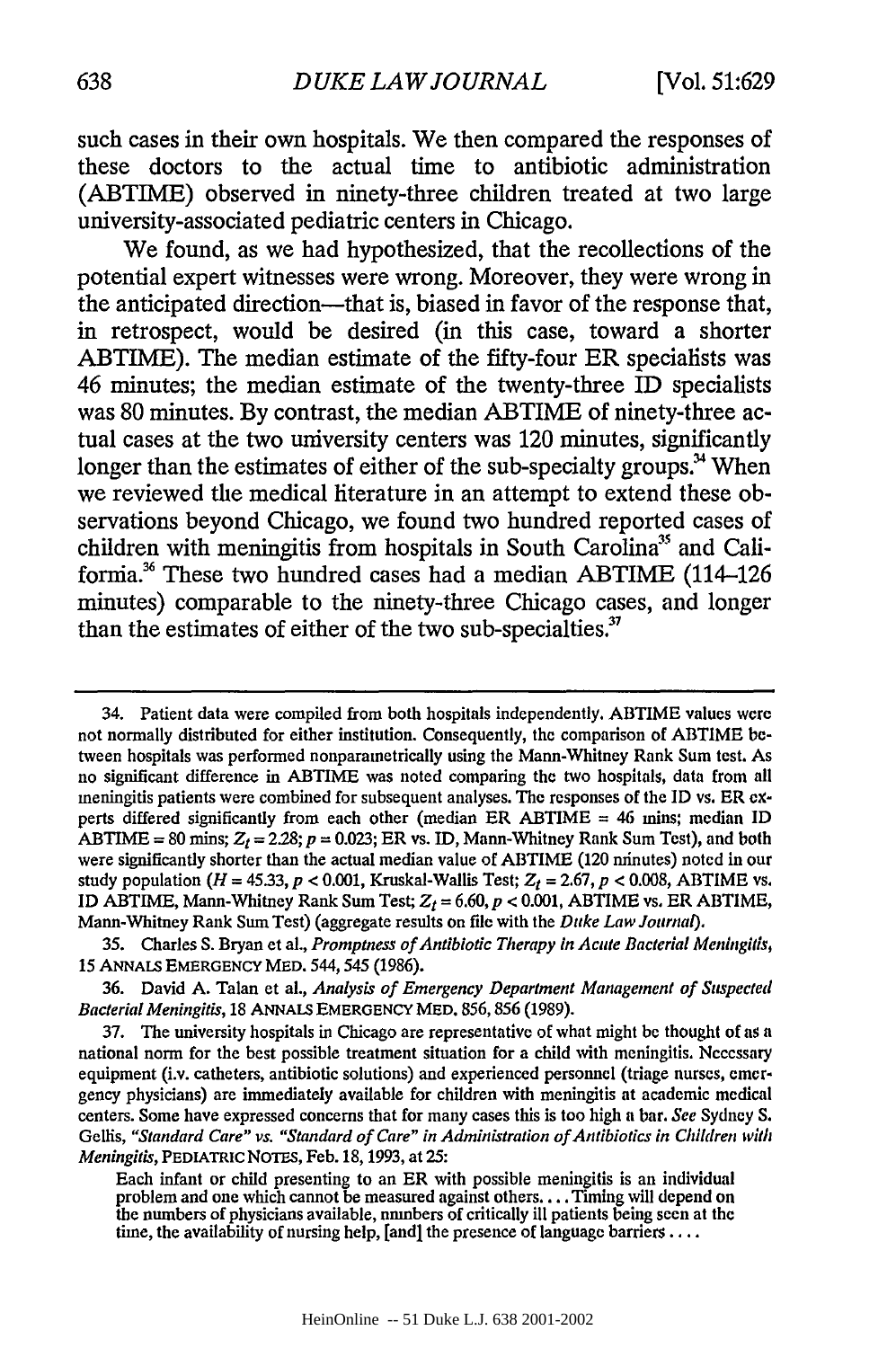Table **1** captures the differences between the opinions of potential experts and the actual data-based observations:

## TABLE **1:** VARIATIONS BETWEEN "EXPERT" OPINIONS AND DATA-BASED OBSERVATIONS FOR ABTIME IN CHILDREN WITH SUSPECTED BACTERIAL MENINGITIS

| <b>ID</b> Experts              | <b>ER Experts</b> | Chicago Hospitals | SC and CA Hospitals |
|--------------------------------|-------------------|-------------------|---------------------|
| 80 minutes*                    | 46 minutes**      | 120 Minutes       | $114 - 126$ minutes |
| * $p < 0.01$<br>** $p < 0.001$ |                   |                   |                     |

Whatever "expert" opinion means in this context, it does not mean an accurate opinion. Both groups of potential pediatric experts were wrong, and substantially so, in their opinions about the amount of time that elapses before doctors administer antibiotics to children with meningitis. The statistical probability that the potential experts were correct was less than one part in 100 for the ID doctors, and less than one part in 1000 for the ER doctors. As we have emphasized, the inaccuracy found in the estimates was consistent with our hypothesis: responses were biased toward the outcome perceived to be desired, that is, toward shorter waiting periods.

Note that this bias operates independently of the pressures imposed by the adversary system, which would naturally lead litigants to hire experts whose accounts will favor their side. The ID and ER respondents were not asked to consider their responses in the context of a review for either a plaintiff or defendant in this survey. Moreover, the optimistic bias presented by the potential experts here is operating outside of the bounds of the usual doctor-patient relationship, where it has been suggested that optimism, even if inaccurate, may serve a therapeutic purpose.<sup>38</sup>

2001]

We think it entirely possible that other circumstances (e.g., smaller hospitals, clinics, or doctors' offices) may not be comparable to academic medical centers, and that ABTIME in these settings consequently might be longer than at university centers. We would then argue that claims about care in those smaller centers ought to be met with ABTIME data gathered from these clinics or offices. Our main point here is that if the standard of care is normative, appropriate data-based comparisons are best for determining what is normative.

*<sup>38.</sup> See supra* note **17** and accompanying text. There are complex relations between the malpractice setting and other contexts involving negligence. For example, the question, "How difficult would it have been for the worker to have avoided this hazard?" might lead to the (optimistic) suggestion that it would not have been difficult at all, whereas the question, "How **ex-**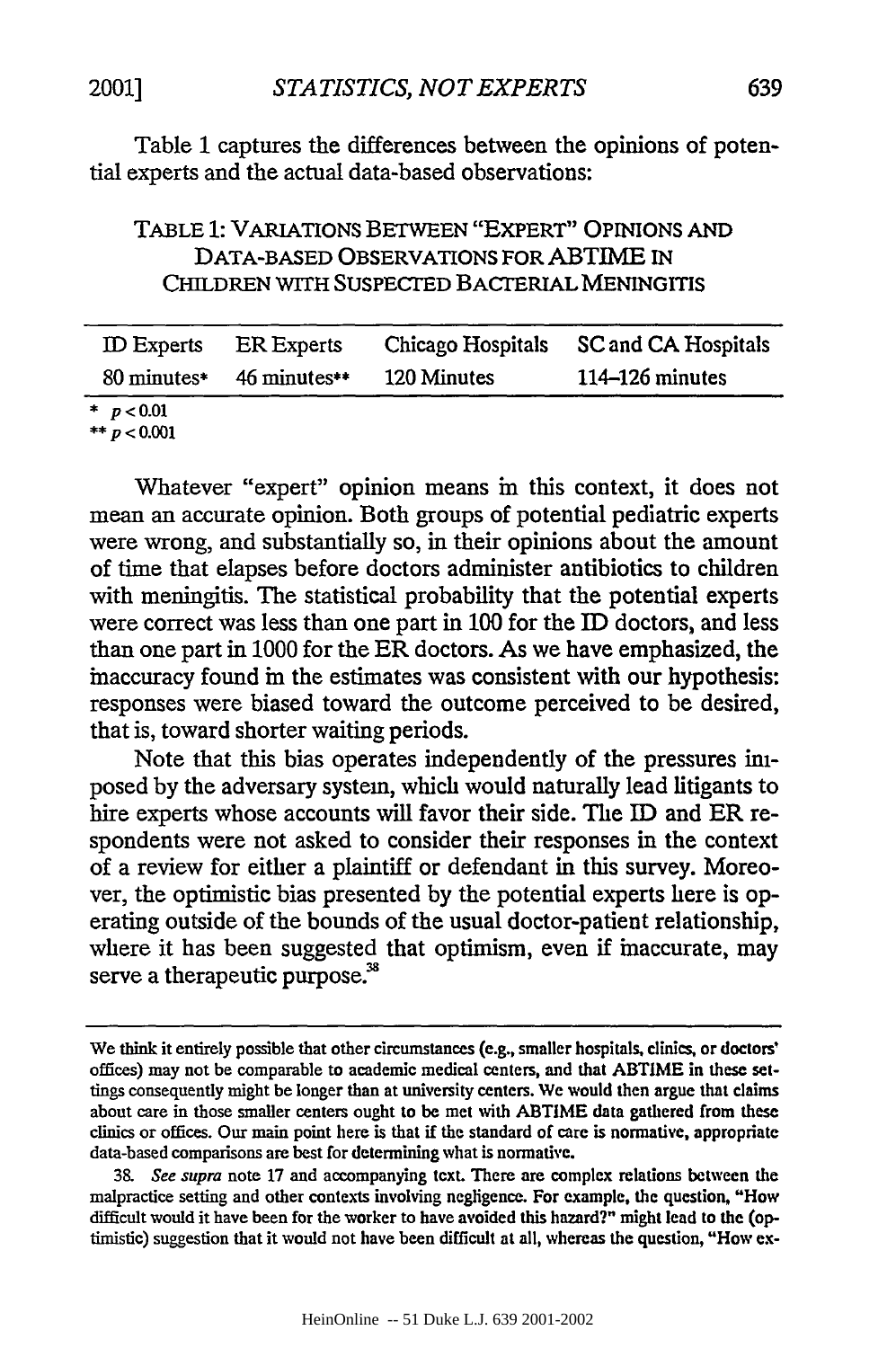Others, in varying contexts, have demonstrated a similar disconnect between physicians' descriptions of their own practices and objective determinations of the same behavior. As examples, consider patient education by physicians in general practice. Physicians are committed to the value of patient education, $39$  and they devote considerable time and resources to health promotion.<sup>40</sup> Clearly, the desired practice is to spend this time explicitly informing patients about health-related behaviors, such as the uncontested virtues of smoking cessation and preventive oncology. Nevertheless, when physicians' reports of their office practices are compared with taped interviews of these same encounters, there is only a weak, insignificant correlation between the self-reported patient education activities and the actual performance." Not surprisingly, physicians' recollections err in the predicted direction; that is, more explicit counseling is recalled than actually occurred.

Here too the cognitive expectation is confirmed—anecdotal recall proves to be inaccurate, biased, and, inevitably, systematically imperfect. If our findings here are the rule and not the exception, as the psychological evidence suggests, it is hardly clear that the law should continue to base a system of medical-legal jurisprudence on such a shaky foundation.

40. C. Tracy Orleans et al., *Health Promotion in Primary Care: A Survey of U.S. Family Practitioners,* 14 PREVENTIVE MED. 636,643 (1985) (surveying 610 family practice physicians on client demographics and medical treatment); *see also* Ulrich J. Grueninger et al., *Patient Education in the Medical Encounter: How to Facilitate Learning, Behavior Change, and Coping, in* THE MEDICAL INTERVIEW 122, 122-33 (Mack Lipkin, Jr. ed., 1995) (encouraging physicians not to simply provide information, but to incorporate educational and behavioral techniques).

41. Orleans et al., *supra* note 40, at 643; *see also* James E. Davis et al., Cancer *Prevention and Screening Activities in Primary Care Practice,* 16 PREVENTIVE MED. 277, 277 (1987) (conparing estimates by Wisconsin physicians of preventive performance with their actual preventive practices).

pensive would it have been to have installed a safety device?" might lead to the (optimistic) suggestion that this would not have been expensive at all. Hence the framing of the question might lead optimistically biased agents in different directions. In either case, statistics are better than expert testimony, simply because they are more accurate.

<sup>39.</sup> Thomas E. Kottke et al., *Attributes of Successful Smoking Cessation Interventions in Medical Practice,* 259 JAMA 2883, 2887 (1988) (finding face-to-face advice from physician and nouphysician counselors to be the best predictor of smoking cessation); Henry Wechsler ct al., *The Physician's Role in Health Promotion-A Survey of Primary-Care Practitioners,* 308 NEW ENG. J. MED. 97, 98-99 (1983) (finding that nearly three of four physicians feel it is a physician's responsibility to educate patients on risk factors including smoking, alcohol, drugs, stress, exercise, and diet, and that eighty-one percent of physicians interviewed personally provide such education in place of a nurse or other health professional).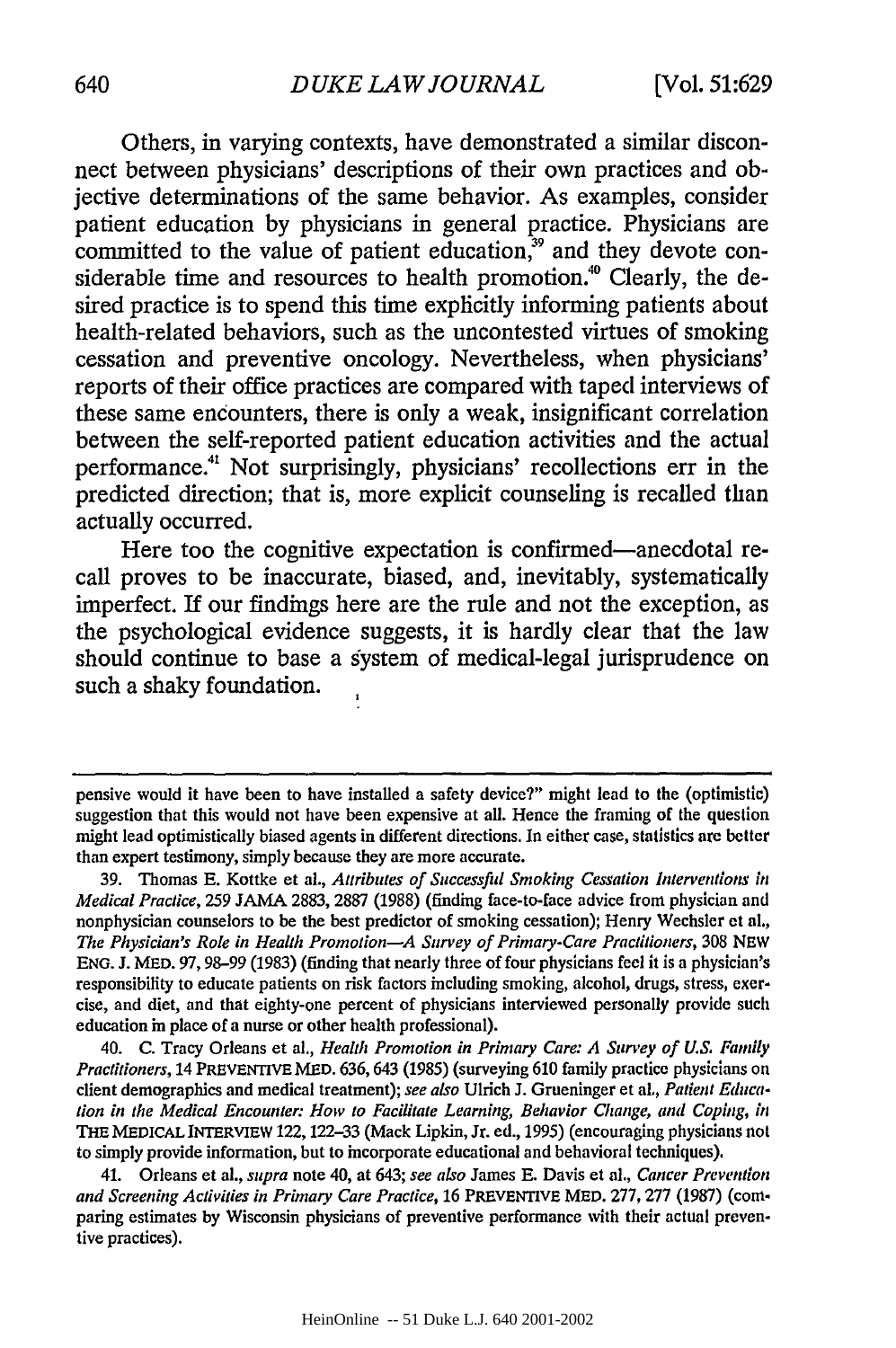#### *B. The Proposal*

We acknowledge that the evidence we have offered is suggestive rather than demonstrative. Perhaps there are contexts in which doctors, or other experts, have an accurate sense of the ordinary standard of care. But the general evidence of mistakes, together with the empirical evidence introduced here, is sufficient to show that both error and optimism are highly likely to infect a wide range of expert testimony.<sup>42</sup> This point operates independently of the ordinary incentive to assist one's side in an adversary system.<sup>43</sup>

It therefore makes sense, in the context of malpractice suits and probably more generally as well, to move toward greater reliance on actual data and less reliance on the recollections of isolated experts. Until recently, the legal system was unable to rely on statistical data for the simple reason that it did not exist. But it is now increasingly possible to develop data sets about physician choices and behavior, and the legal system will have an increasing amount of information on which to draw. Perhaps government should generate accounts of ordinary practice, based on the information that is available; or perhaps people in the private sector should do so. In either case, the goal would be to ensure the compilation of actual data about practice, substituting accurate empirical evidence for.the fallible judgments of individuals.

Our proposal would have two notable advantages. First, it could simplify the task of discerning the truth. It is now exceedingly difficult for juries to decide which expert has best described the prevailing standard of medical care in the community. Under current practice, this issue may well turn on unreliable judgments about credibility or on sympathy that is unrelated to the standard of care. Second, and more important, use of statistical evidence would increase the accuracy of assessments of the standard of care, reflecting the comparative advantage of pooled data over individual recollections. There is no good reason for courts to continue to rely on the latter when they have access to the former.

2001]

<sup>42.</sup> *See* Kabneman & Lovallo, **supra** note **18,** at **18-21,24-27** (discussing individuals' crroneous and overly optimistic decision-framing of probabilities).

<sup>43.</sup> *See* Linda Babcock & George Loewenstein, *Explaining Bargaining Impasse: The Role of Self-Serving Biases, in* BEHAVIORAL **LAW** AND **ECONOMICS,** *supra* note **8,** at 355,355-65 (describing self-serving bias in judgments about fairness).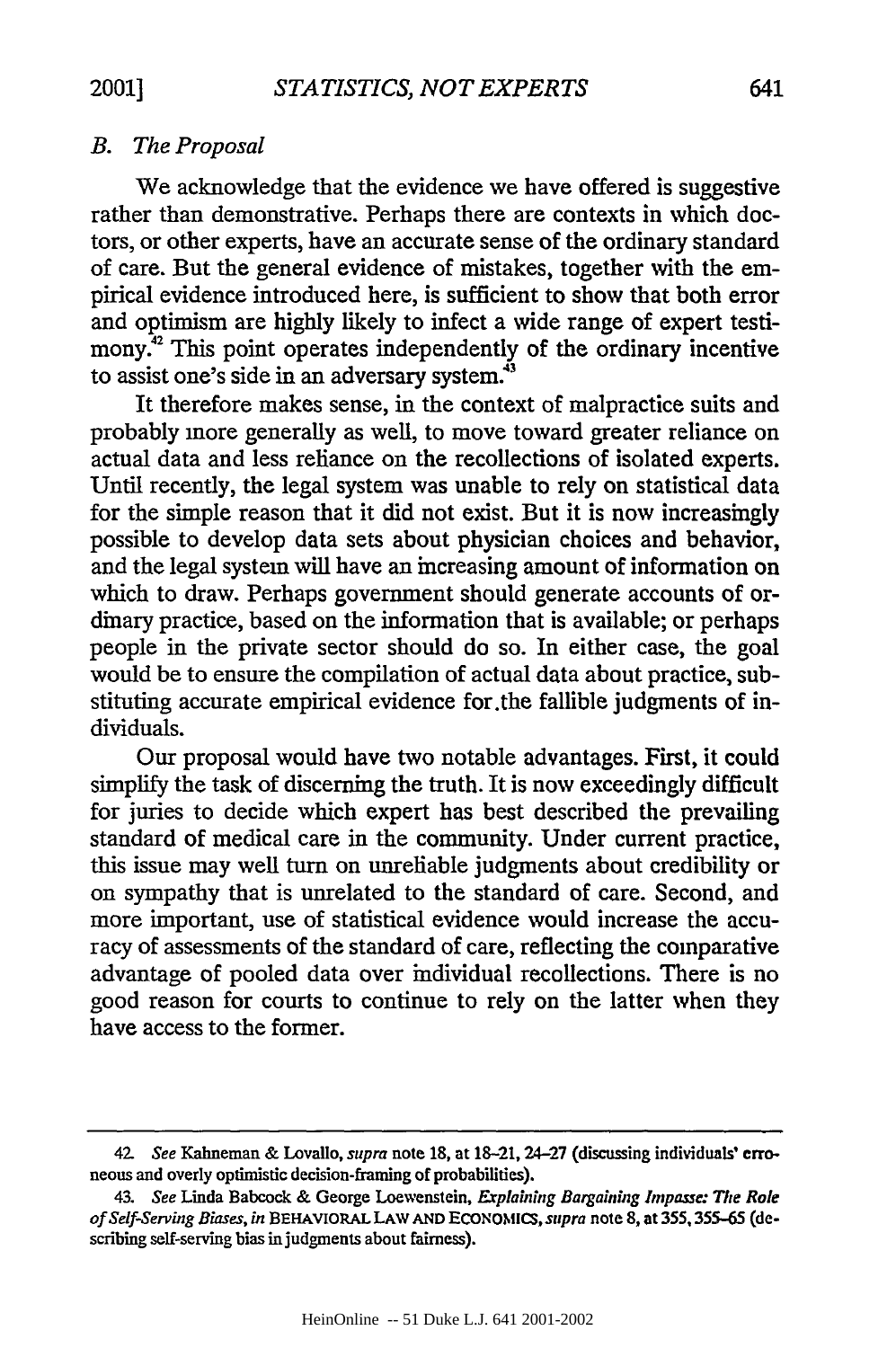#### III. PROBLEMS AND COUNTERARGUMENTS

#### *A. Statistical Error?*

Our proposal might be criticized on the ground that statistical analysis is itself subject to error. Of course there can be no assurance that any particular compilation or interpretation of data is correct. Perhaps there will be several accounts of data that will compete with one another. If this is so, it might be objected, the use of statistical evidence will merely usher in a new phase in the battle between imperfect experts. How much would be gained by that?

This objection has a degree of plausibility, but rather than impeaching our proposal, it suggests the need to develop good methods to evaluate particular claims about the meaning of statistical data. In the event of disagreement, there is no escaping the need to test the data in the ordinary way through the presentation of conflicting views, including those of experts. Data might be met with contrary data; it also might be met with a professional critique. And of course it is possible that an individual expert will be able to show persuasively that some purported evidence does not establish what it claims to establish. These sorts of disputes can be handled in the standard fashion. We suggest that because individual experts are prone to systematic error, it would be far better to begin the process with reliable evidence rather than with individual recollection. If individual experts can show that the statistical data are wrong, the legal system will be better off for the demonstration. In the long run, however, we predict that these demonstrations will be the exception rather than the rule. In any case, an inquiry into the evidence will anchor the legal process in something that is likely to be more reliable.

#### *B. Admissibility: Relevance and Hearsay*

Statistical data are not typically used in negligence cases. The data might be excluded as inadmissible on several grounds. Most important, questions might be raised about whether the data are relevant and about whether they are hearsay.

It is possible to object that statistical data are not relevant, because they cannot determine the proper standard of care. In some states, there is a continuing dispute about the proper role of common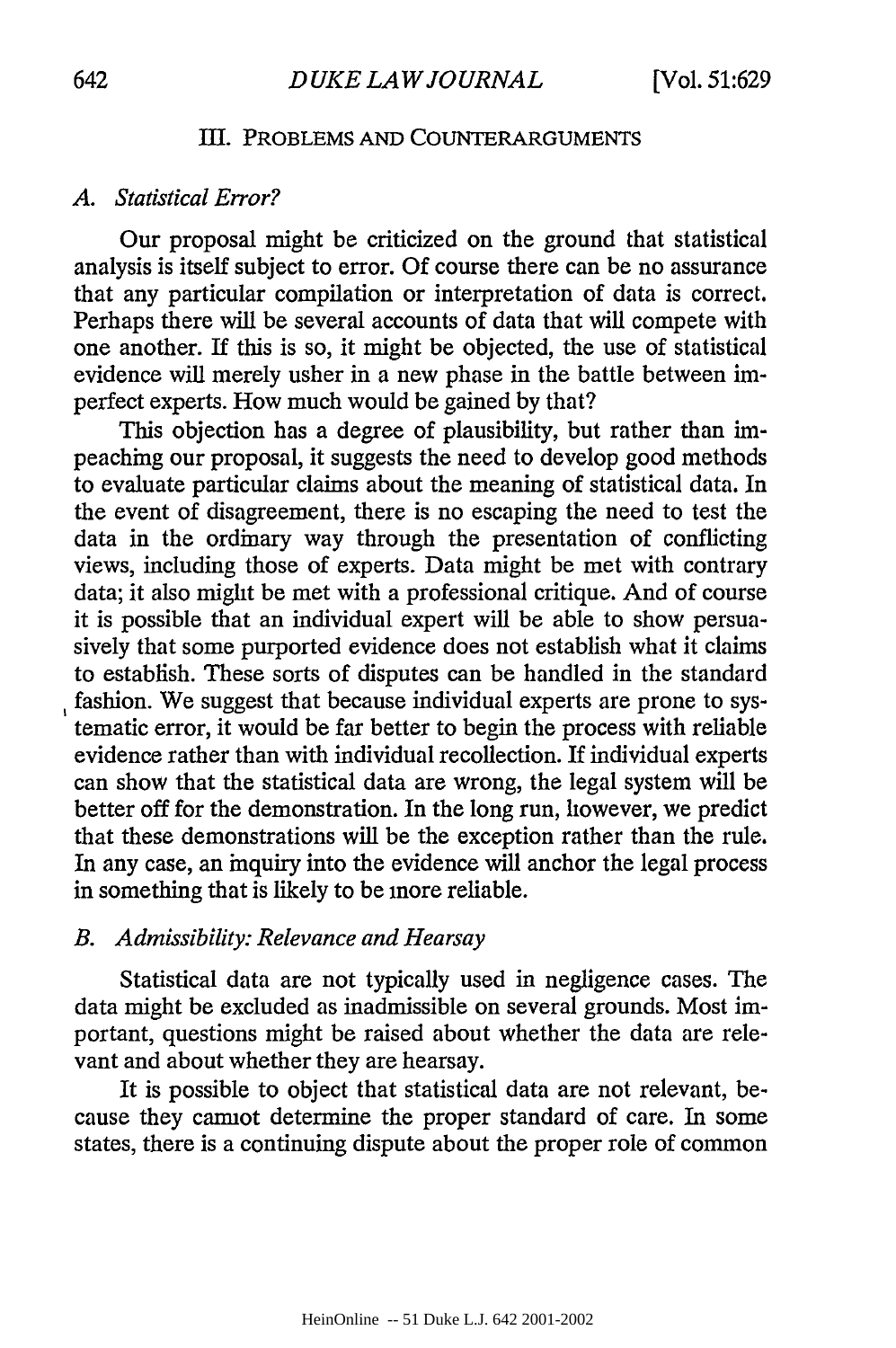practice in negligence cases.<sup>44</sup> Where common practice is not determinative of the standard of care,<sup>45</sup> statistical data cannot resolve the legal issue. It would be possible to argue that in such circumstances, the data should be inadmissible on grounds of irrelevance. But this argument should be rejected. Even when common practice is not determinative, it is pertinent, and its relevance is reflected by the very fact that experts frequently are allowed to testify about what most doctors do. Statistical data should be found admissible for the same reason that expert testimony is admissible.

It also might be thought that statistical data should be seen as hearsay. Perhaps the witness seeking to introduce the data is attempting to repeat what others have said in their reports of the data. If so, his testimony might be thought to violate the prohibition on hearsay." But this analysis would misread the hearsay rules. Under federal law, for example, experts are allowed to rely on "statements contained in published treatises, periodicals, or pamphlets on a subject of history, medicine, or other science or art, established as a reliable authority by the testimony or admission of the witness or by other expert testimony or by judicial notice."' Federal rules also allow experts to base opinions on facts and data of the kind reasonably used by experts in the field when they form opinions or inferences.<sup>48</sup> Statistical data, if published, should be permitted under the first rule just quoted; if unpublished, they should be admissible to the extent that they are of the sort reasonably relied on by experts. Under either scenario, however, data should not be treated as inadmissible hearsay.

*46. See* People v. Anderson, 495 N.E2d 485, 487-90 (IlL. **1986)** (permitting a psychiatric expert to disclose the facts and opinions from others' evaluations on which he relied in diagnosis); Schrag v. Chi. City Ry. Co., 106 N.E. 828, 829-30 (IlL 1914) (prohibiting the admission of scientific books into evidence, as well as their use to contradict an expert witness not relying upon them).

48. FED. R. EviD. 703,705. *But see Road,* 1992 Ill. LEXIS, at \*32-\*33 (refusing to allow references to treatises on the ground that their authors are not available for cross-examination). The *Roach* decision seems to us an anachronistic and odd reading of the prohibition on hearsay.

20011

*<sup>44.</sup> See supra* note 1; *infra* note 46.

<sup>45.</sup> *See, e.g.,* Advincula v. United Blood Servs., 678 N.E2d 1009,1027-28 **(i1.** 1996) (finding that evidence of compliance **by** the defendant blood bank with the professional standard of care imposed under a blood shield statute was not conclusive proof of "due care"); Roach v. Springfield Clinic, No. 73,394, 1992 III. LEXIS 204, at \*33-\*36 (IlL Dec. 4, 1992) (finding that the exclusion of evidence describing medical standards of care did not prejudice a malpractice trial outcome); Darling v. Charleston Cmty. Mem'l Hosp., 211 N.E-2d 253,258 (IlL 1965) (finding that the hospital's standard practice and conformity to regulations did not constitute conclusive evidence of reasonable care).

<sup>47.</sup> FED. R. Evm. 803(18).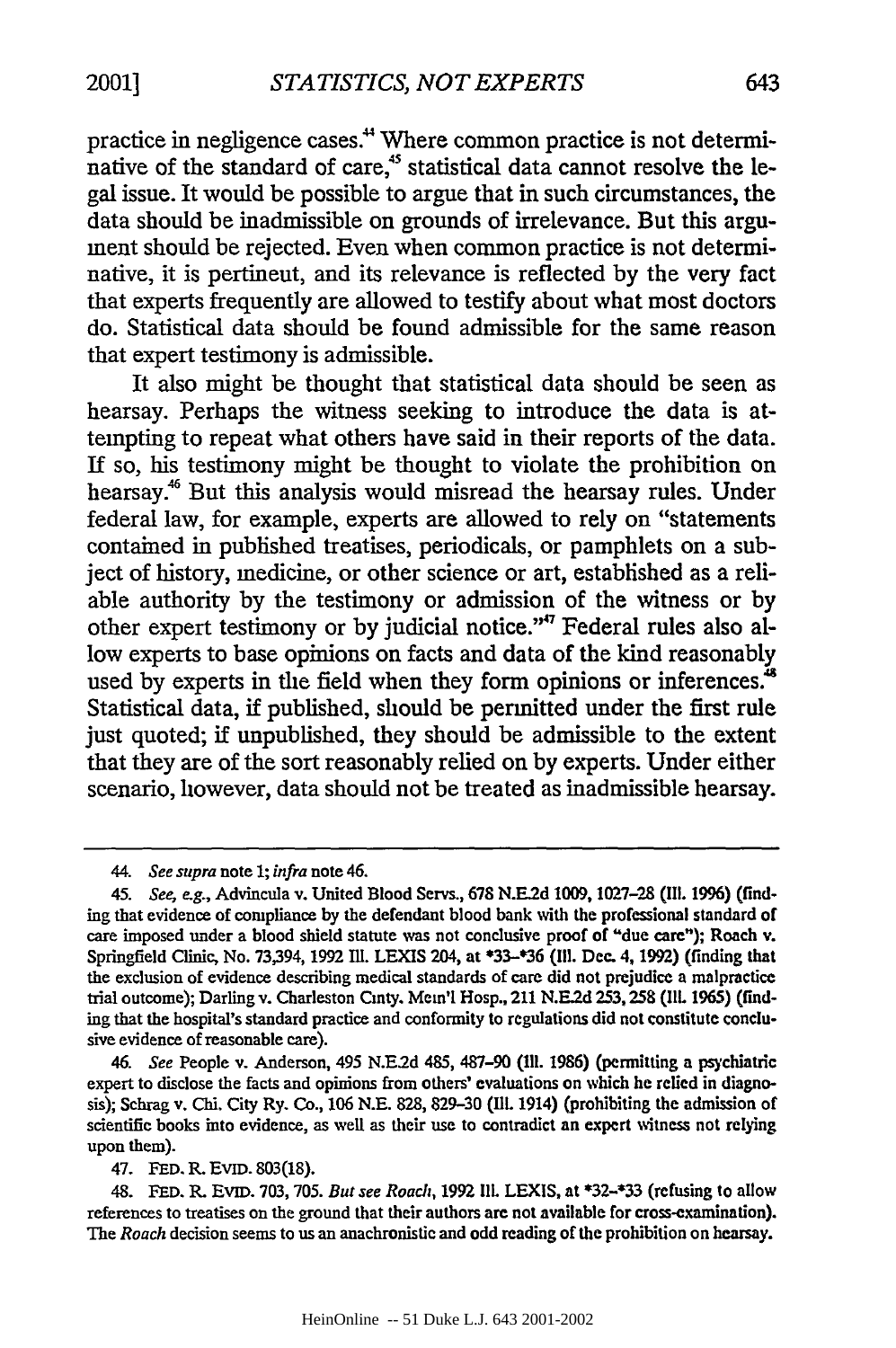### *C. Textbooks and Treatises*

Perhaps there are other solutions, besides reliance on statistical data, to the problem of idiosyncratic recollections of individual experts. It might be urged that the opinions of experts, as reported in textbooks or journal publications, should define the standard of care. By this view, when actual practices differ from the theoretical or recommended standards, the practitioners are at fault. They may not know the standard, may disagree with it, or may have misinterpreted it, but the burden of proof falls on them.

We believe that this approach would be oversimplified and misguided. Under the law, ordinary practice is important for its own sake, regardless of whether it is decisive of the legally acceptable standard of care. If courts are going to consider the ordinary practice, they should have an accurate understanding of what it is; here, textbook and treatise authors, like all other experts, are prone to error. Unless a textbook or treatise actually draws its conclusions from ordinary practice, it will not report the ordinary practice reliably.

Perhaps textbooks and journals merely state recommendations that are worth consideration even if they do not capture ordinary practice. This is not implausible. But interpreting these recommended standards is not always straightforward. In the particular context of bacterial meningitis, textbooks recommend that antibiotics should be administered "early,"<sup>49</sup> "promptly,"<sup>50</sup> or "immediately"<sup>51</sup> to children with suspected meningitis. But what, in the minds of a lay jury, is a reasonable interpretation of this recommendation? In such a context, is thirty minutes too long? Is one hour, or six hours? The recommendation in one text that antibiotics be administered "within 30 minutes after the diagnosis of meningitis is established $3<sup>52</sup>$  helps a good deal, but it does not resolve the question, as it merely presents another troubling question-when exactly is the "diagnosis of meningitis established?"

But there is a more general point. At most, the author of a textbook can offer an opinion about the standard practice or about the

**<sup>49.</sup>** ABRAHAM **M.** RUDOLPH, PEDIATRICS 422 (16th ed. 1977).

**<sup>50.</sup> 1 RALPH D. FEIGIN & JAMES D.** CHERRY, TEXTBOOK OF PEDIATRIC INFECTIOUS **DISEASES** 302 (1981).

**<sup>51.</sup>** RICHARD **E.** BEHRMAN **&** VICTOR **C. VAUGHAN,** TEXTBOOK **OF** PEDIATRICS 571 (Waldo **E.** Nelson ed., 13th ed. 1987).

**<sup>52.</sup>** GERALD L. **MANDELL ET AL.,** PRINCIPLES **AND** PRACTICE **OF INFECTIOUS DISEASES** 738 (1979).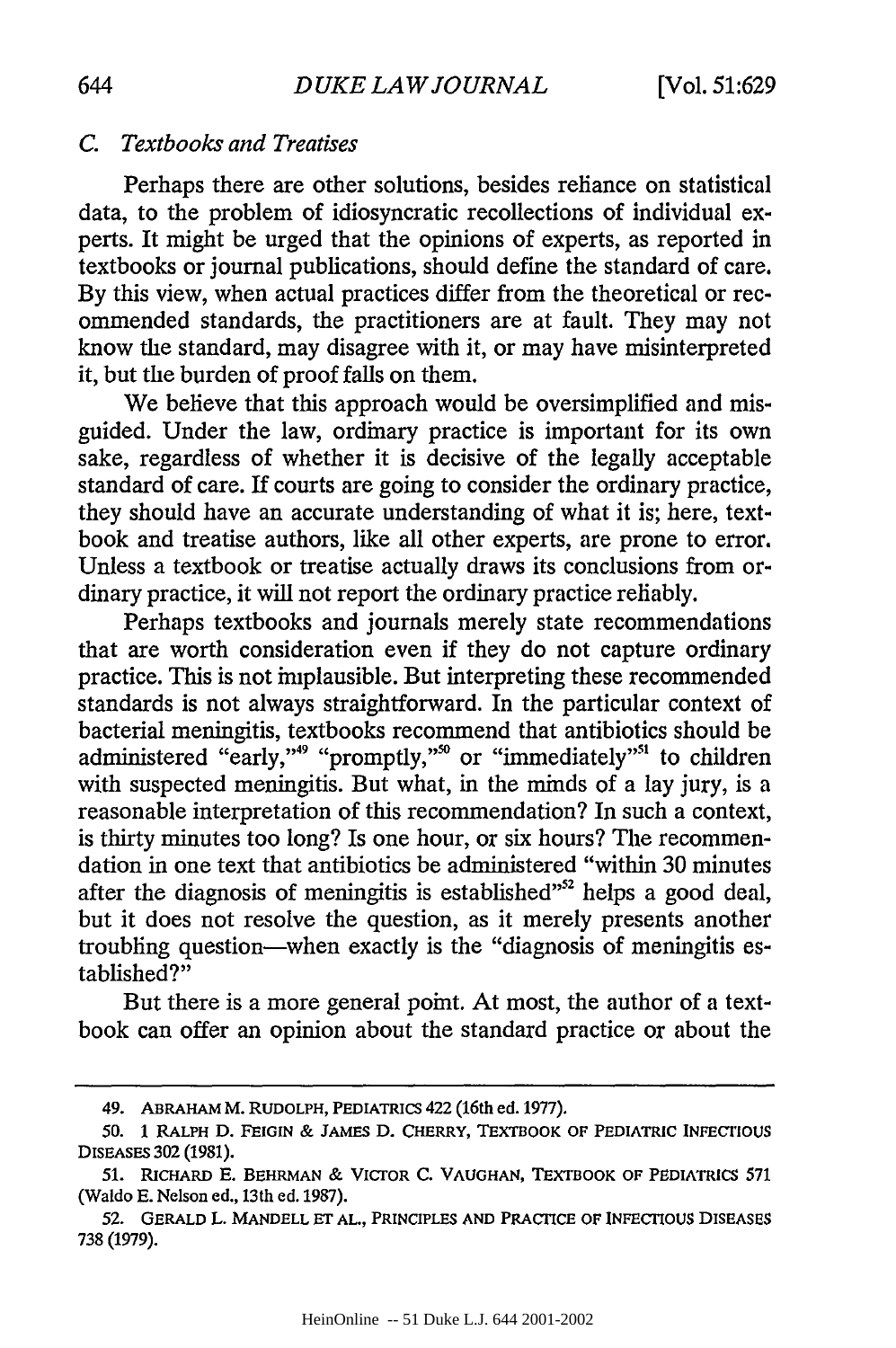practice that is desirable. If the opinion involves what is desirable, it should be evaluated as such. But if the opinion involves what is standard, the question should be whether the opinion is correct. To the extent that the question inquires into ordinary practice-into what doctors do—it would be far better to rely on actual data about physician performance.

Our plea here has been for attention to data, rather than to opinions. Ultimately we might hope for authoritative texts on what is established by the data, and such texts might come from the government or from the private sector. To the extent that there is competition among sources of data, all the better. And to the extent that data about actual practice are available, the data should inform, and improve, the debate about the extent to which the legal system should be bound by the *ordinary* standard of care when determining the *appropriate* standard of care.'

#### **CONCLUSION**

It is well known that ordinary people make systematic errors in assessing probabilities and risks.<sup>54</sup> It is less well known that experts are subject to the same biases and likely to make the same mistakes." We have suggested here that there is general reason to believe that expert judgments about the standard of medical care will be erroneous, and that the errors will run in a predictable direction because of optimistic bias. People tend to believe that things can be done, and are in fact done, more easily, more rapidly, and more successfully than the evidence suggests. To establish this claim, we have drawn on existing evidence, highly suggestive on this point, and on more particular evidence, presented here, that experts do not accurately report the ordinary standard of care.

Our principal innovation has been to suggest that in light of the evident divergence between expert beliefs and empirical reality, the legal system should rely, whenever possible, not on the former but on

<sup>53.</sup> *See supra* note 3 and accompanying text (discussing the relevance of customary practice in negligence judgments).

<sup>54.</sup> W. KiP Viscusi, RATIONAL RISK POLICY 5 **(1998);** Amos Tversky **&** Daniel Kahneman, *Judgment Under Uncertainty: Heuristics and Biases, in* JUDGMENT **AND** DECISION MAKING 38 (Terry Connolly et al. eds., 2d ed. 2000); W. Kip Viscusi, *Jurors, Judges, and the Mistreatment of Risk by the Courts,* 30 J. LEGAL **STUD.** 107,107 (2001).

<sup>55.</sup> *See supra* note 42 and accompanying text (discussing the inaccuracy of expert judgment that results from error and optimism).